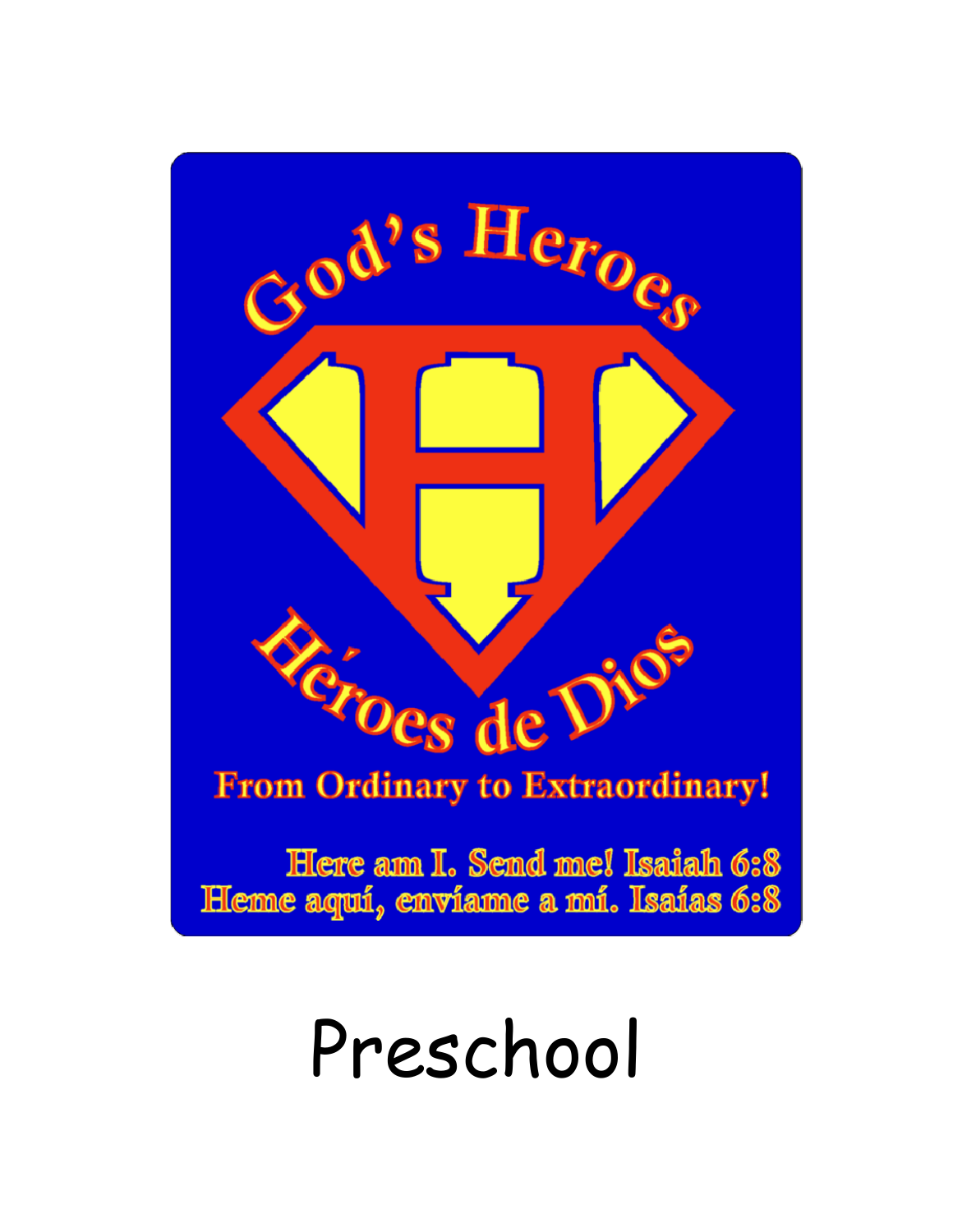# **GOD'S HEROES: FROM ORDINARY TO EXTRAORDINARY!**

**Day:** Monday **PREESCOLAR Theme:** Shadrach, Meshach and Abednego remain faithful **Lesson 1: God saves 3 faithful young men from the fire Bible reference:** Daniel 3:1-12 (13-28) **Memory verse:** Daniel 3:28 Blessed be the God of Shadrach, Meshach, and Abednego, who has sent his angel and delivered his servants who trusted in him. Dan. 3:28ab (NRSV)

# **OBJECTIVE**

God frees us of the danger if we are faithful

#### PREPARATION

- Seek God's direction in prayer, asking Him to give you wisdom and the right words so that students will understand the objective of this class.
- Pray also for children that you will have in your class, so that the Holy Spirit would move in the hearts of those with needs.
- Dedicate time to prepare class. Read the passage, keeping in mind the biblical and cultural background (Daniel 1 and 2).
- Read the Bible passage many times so that you are very familiar with the plot that reveals the story of these faithful young men of God.
- When possible, bring an illustrated Bible to the class and share the pictures with the children.
- Rehearse the class many times to measure the timing, using visual aids related to the class for support. If you'd like, you may use a flannel board. If you chose to do so, have the characters ready in the order in which they appear in the story.
- If there is enough time, you can act out the story with the children, allowing them to participate on the spot.
- Obtain all of the materials that you will use (pictures, flannel board, or dresses).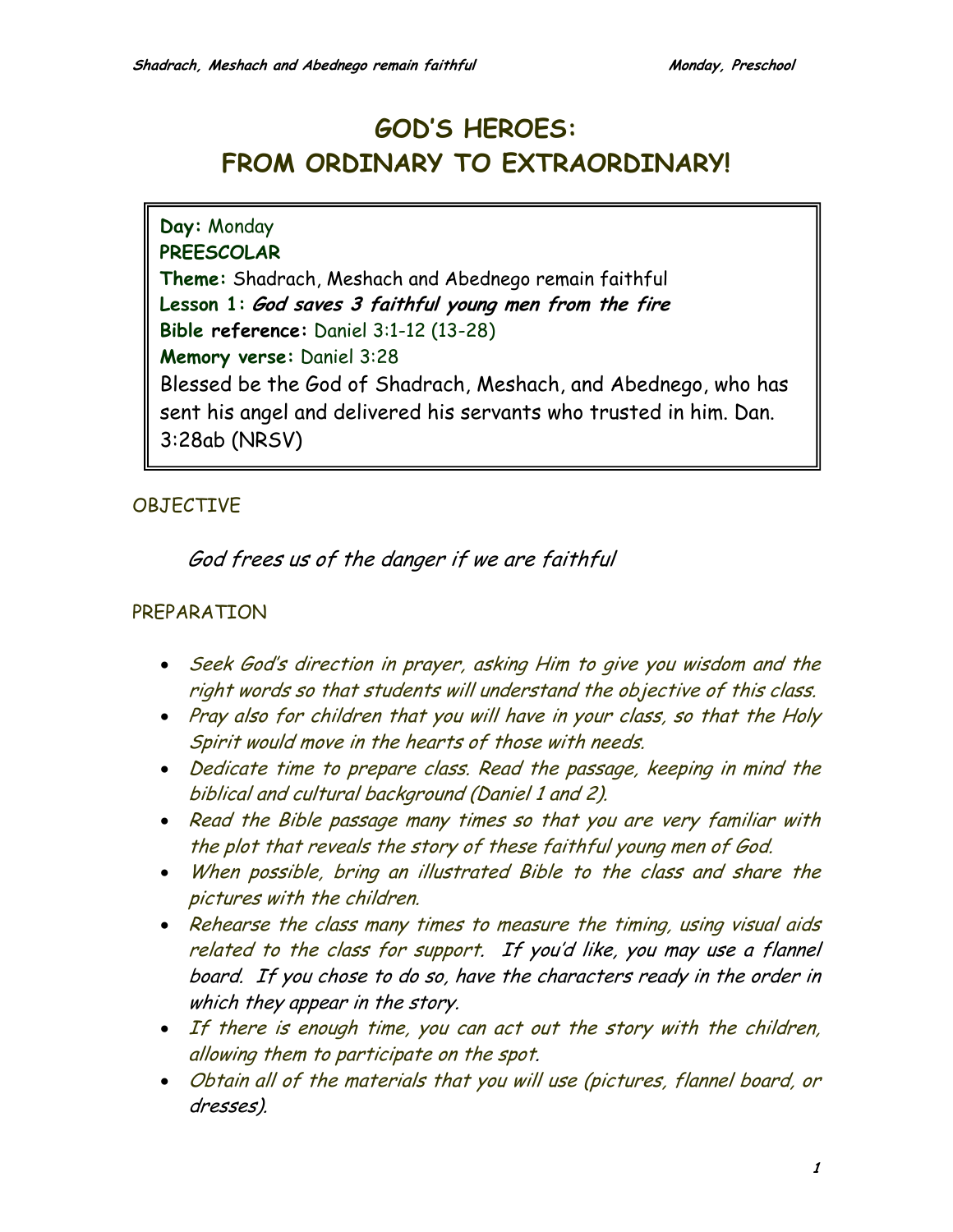- Prepare the memory verse in a visual way (poster board, markers or figurines). Learn it well so that the students see your example, and if possible, keep the text in the classroom every day.
- Prepare the materials and have them ready to be used exactly the way you want them. For this class we suggest the following:

#### MATERIALS

- Images of:
	- o The furnace
	- o The Golden Statue
	- o The king Nebuchadnezzar.
- Shadrach, Meshach and Abednego (these images are included)
- Red and Yellow cellophane strips taped to the end of a stick or cardboard strip to represent a torch.
- Activity sheet, drawing of an angel (included). Option: cotton and aluminum foil.

#### BIBLICAL AND CULTURAL BACKGROUND

 The people of Israel had been conquered by Babylon, and King Nebuchadnezzar sent for "young men without any physical defect, handsome, showing aptitude for every kind of learning, well informed, quick to understand, and qualified to serve in the king's palace" (Daniel 1:4, NIV); "children in whom was no blemish, but well favoured, and skilful in all wisdom, and cunning in knowledge, and understanding science, and such as had ability in them to stand in the king's palace" (Daniel 1:4 KJV).

It was the tradition of the conquerors at that time to impose the customs, religion and traditions on the conquered people.

 The king's objective for bringing these young men to the palace was to make them faithful servants, not only to the king, but also to the gods of Babylon. It should be said that because of their good behavior, the king had made them administrators of the provinces of Babylon, and therefore their commitment to the king was greater.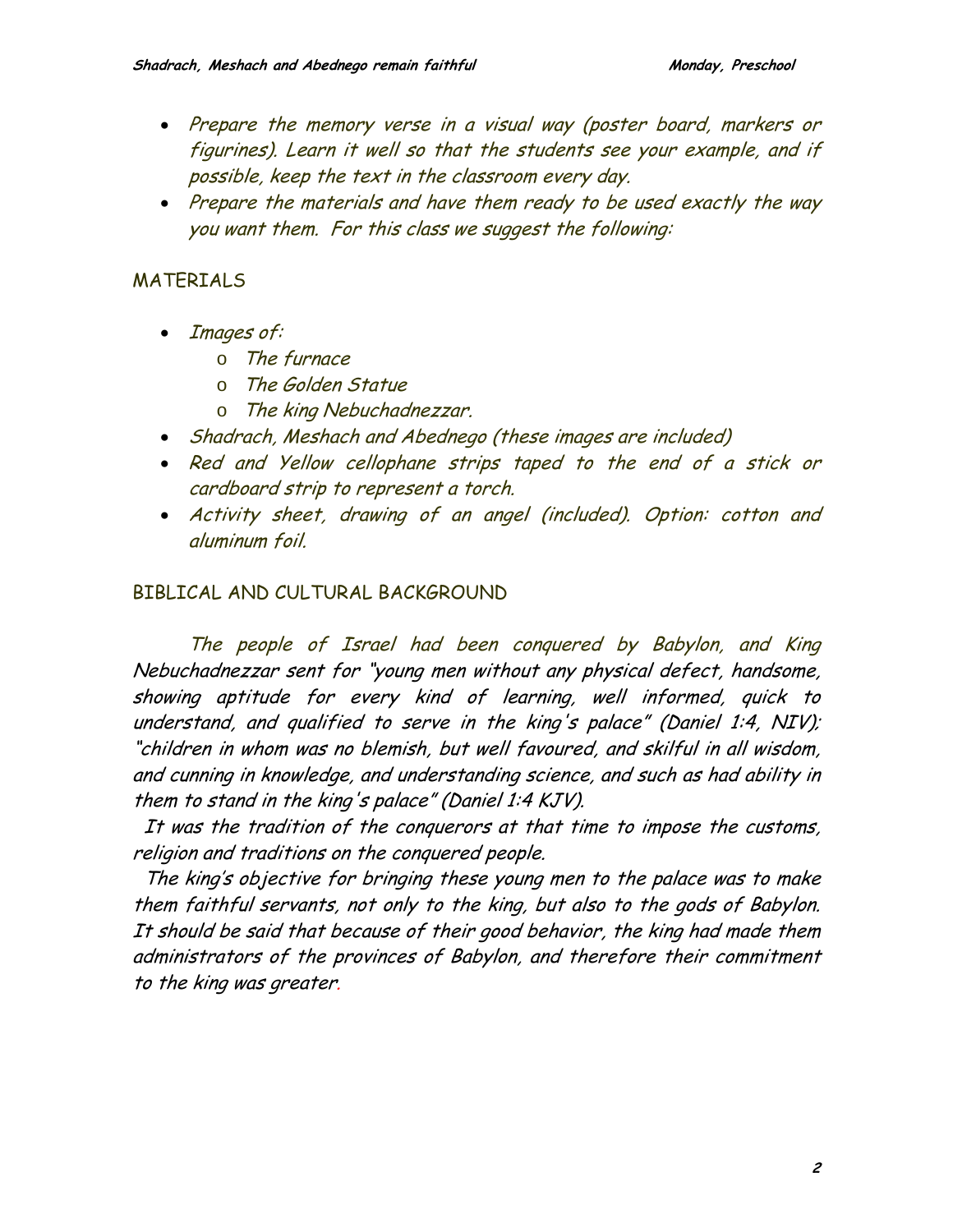#### INTRODUCTION

- Start with a welcome and introduce all of the children, including those from the church. Let them know how happy you are to have them in your class to learn more about God.
- You can sing (or teach) a welcome song (if possible, write it using large letters and use a few illustrations related to the song to facilitate memorization).
- Give each child a name tag and take attendance. (use angels figures)
- Present the general theme of the VBS: God's Heroes: From Ordinary to Extraordinary! Then present the title of the lesson: **God saves from the fire 3 faithful young men**
- Say a prayer for each of the children present and for those who will later come to the class.

Practice the memory verse, Daniel 3:28" Blessed be the God of Shadrach, Meshach, and Abednego, who has sent his angel and delivered his servants who trusted in him. Dan. 3:28ab (NRSV)

# TEACHING THE CLASS

- Ask if anyone knows what a furnace is
- Explain what a furnace is and show the picture of it.
- Ask if anyone has ever gotten burned before.

Today I am going to tell you a nice Bible history. It is about 3 Jewish young men named Shadrach, Meshach and Abednego. One day the soldiers of a foreign king led them to live in a very distant place called Babylon. The king was Nebuchadnezzar. He give orders to make a golden statue (show them the figure) in order that they all incline in the presence of it and adore it. When his workers finished it his soldiers shouted: "This is what you are commanded to do, O peoples, nations and men of every language: As soon as you hear the sound of the horn, flute, zither, lyre, harp, pipes and all kinds of music, you must fall down and worship the image of gold that King Nebuchadnezzar has set up. Whoever does not fall down and worship will immediately be thrown into a blazing furnace." (Daniel 3: 4-6). This order was indisputable because the king had given it. (Show the picture of the furnace) and say to them: do you know what happens to the things or persons that come in direct contact with the fire? Take the pretend torch you created with the cellophane strips and help the children pretend that it is real fire. Help the children to think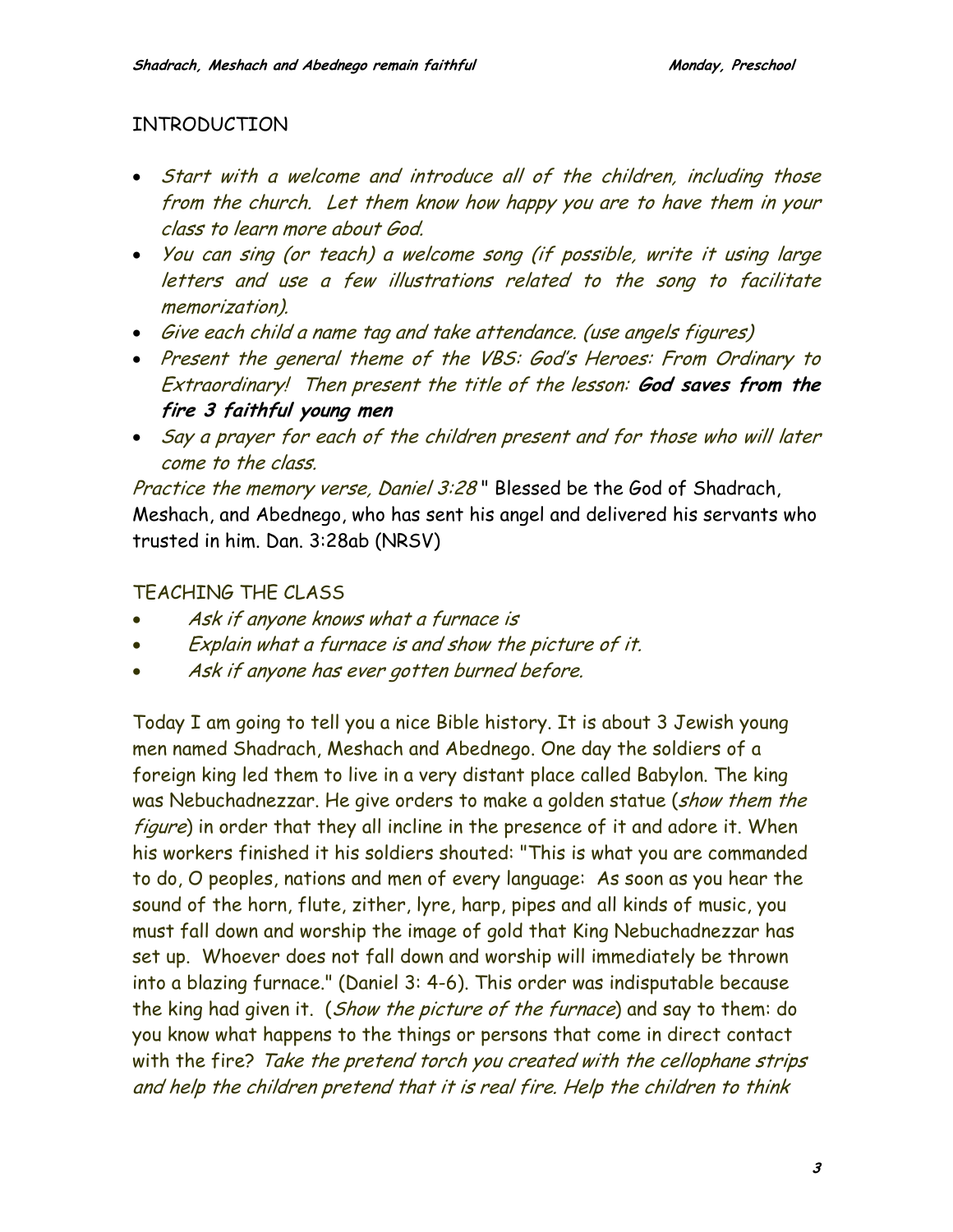what would happen if that torch would touch some sheets of paper, or a dry tree, or even would touch a person's skin. Tell them about the way the fire would consume those objects.

 Knowing what the punishment was, as soon as they heard the music, all of the people bowed down and worshipped the golden statue. But the Bible says that these three men, Shadrach, Meshach and Abednego, did not do it. So the astrologers went before the king and said to him, "Your Majesty has given the order that all of the people of the nation bow down and worship the statue, and that whoever does not follow the order will be thrown into the fiery furnace." And your Majesty has put Jews in charge to govern the province of Babylon, and they have not followed your order - they do not worship the statue.

 When he heard this, the king became very angry and he sent for them. Shadrach, Meshach and Abednego stood in front of the king and the king said to them, "I have heard that you do not honor or worship my gods, nor the statue that I had made. Now when you hear the music, you had better bow down and worship the gold statue that I made or I will send you to be thrown into the furnace, and there will not be a god capable of freeing you from my hands." Shadrach, Meshach and Abednego responded that they did not need to defend themselves from the king, and they replied confidently, "If we are thrown into the fiery furnace, the God that we serve can free us from the furnace and from your Majesty's own hands. But even if our God does not, know that we will not honor your gods or the statue."

 The king was furious. He ordered that the furnace be heated seven times hotter and that they be thrown into it. The furnace was so hot that when the soldiers threw in the three young men, whose feet and hands were tied, the heat itself killed the soldiers who were throwing the youth into the fire.

 The king, anxious to see how they were burning, leaned out to see, and in that moment he asked his messengers "Weren't there three men that were tied and thrown into the fire?" The counselors replied that there were. Shocked, the king said, "Look! I see four men in the fire, without ropes and unharmed, and the fourth man has the appearance of a god."

Then he went to the furnace door and ordered Shadrach, Meshach and Abednego to come out. When they did, all of the satraps, governors, judges and magistrates went up to them and saw that the fire had not harmed them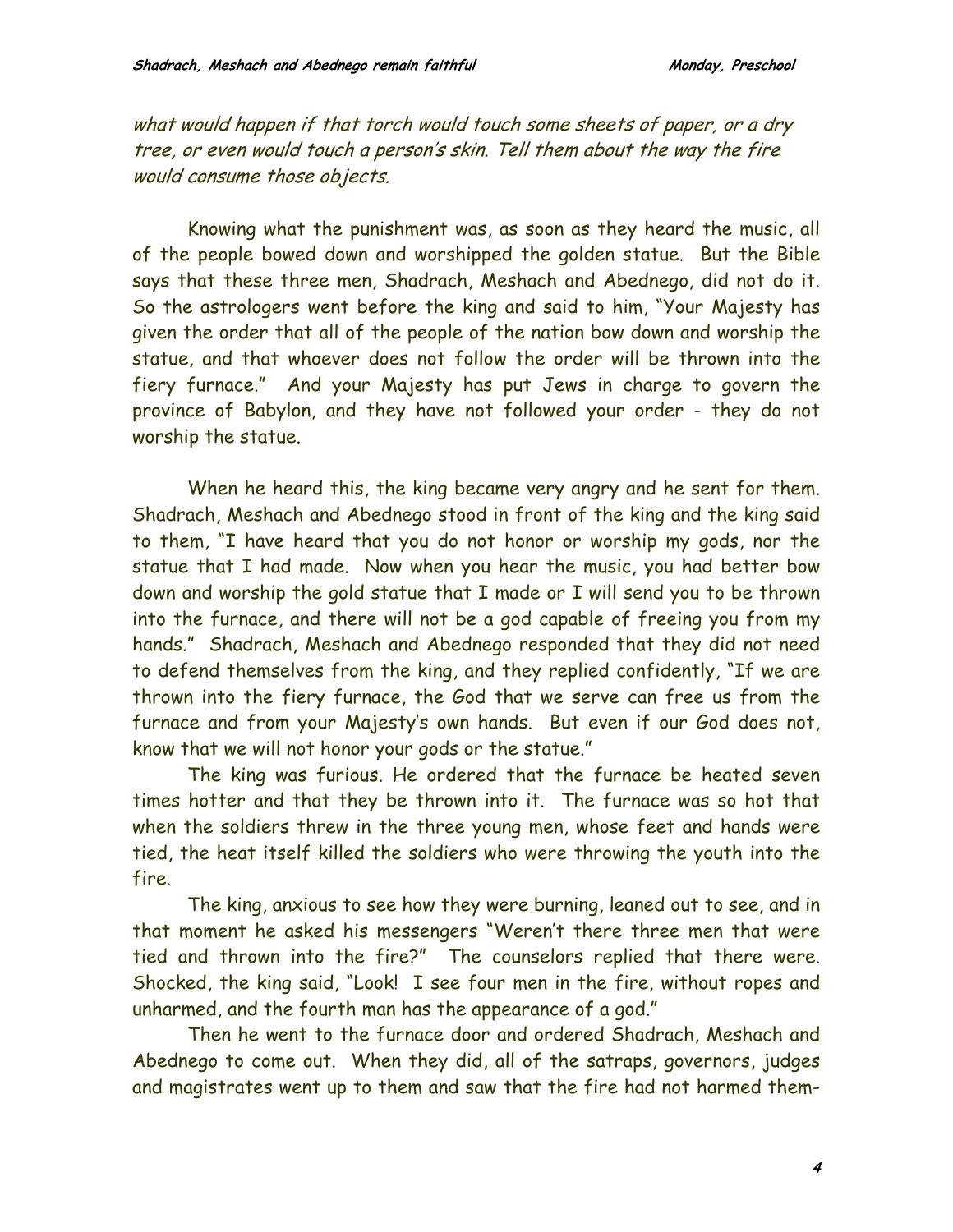not even one of their hairs had been burned, and they did not even smell like smoke.

So king Nebuchadnezzar said, "Glory to the God of these men, who sent an angel to save them. They trusted in Him and challenged a royal order, preferring to die before honoring and worshiping other gods that were not theirs."

And he gave them even higher positions in the province of Babylon.

Talk to children about how the power of God can do all things and how He uses His children to show His glory.

Through these young men, God showed His power before the king and all of the governors, and what's more, he made them conquerors by not fearing what could have happened in the furnace. (In Christ we are more than conquerors).

## REFLECTING ON THE PASSAGE

Ask the children the following questions to help them participate and analyze the theme.

- What was King Nebuchadnezzar's order? Worship the golden statue
- What was the punishment for anyone who did not obey? to be thrown into the furnace
- Who disobeyed the order given by the king? Shadrach, Meshach and Abednego. Remind the children that these three young men feared God and trusted completely in Him.

## APPLYING THE MESSAGE

 God saved Shadrach, Meshach and Abednego by sending an angel to take care of them and they come out unhurt. These young men remained faithful to God. When we place our trust in God, we never will be let down. God is always ready to help us, doing extraordinary things with people like these young men, people like you or me. Because of it we must be faithful to God no matter what are the circumstances that surround us. We must not be afraid, just like Shadrach, Meshach and Abednego were firm in their faith. They knew that God can save them. God ordered an angel to protect them from the fire. They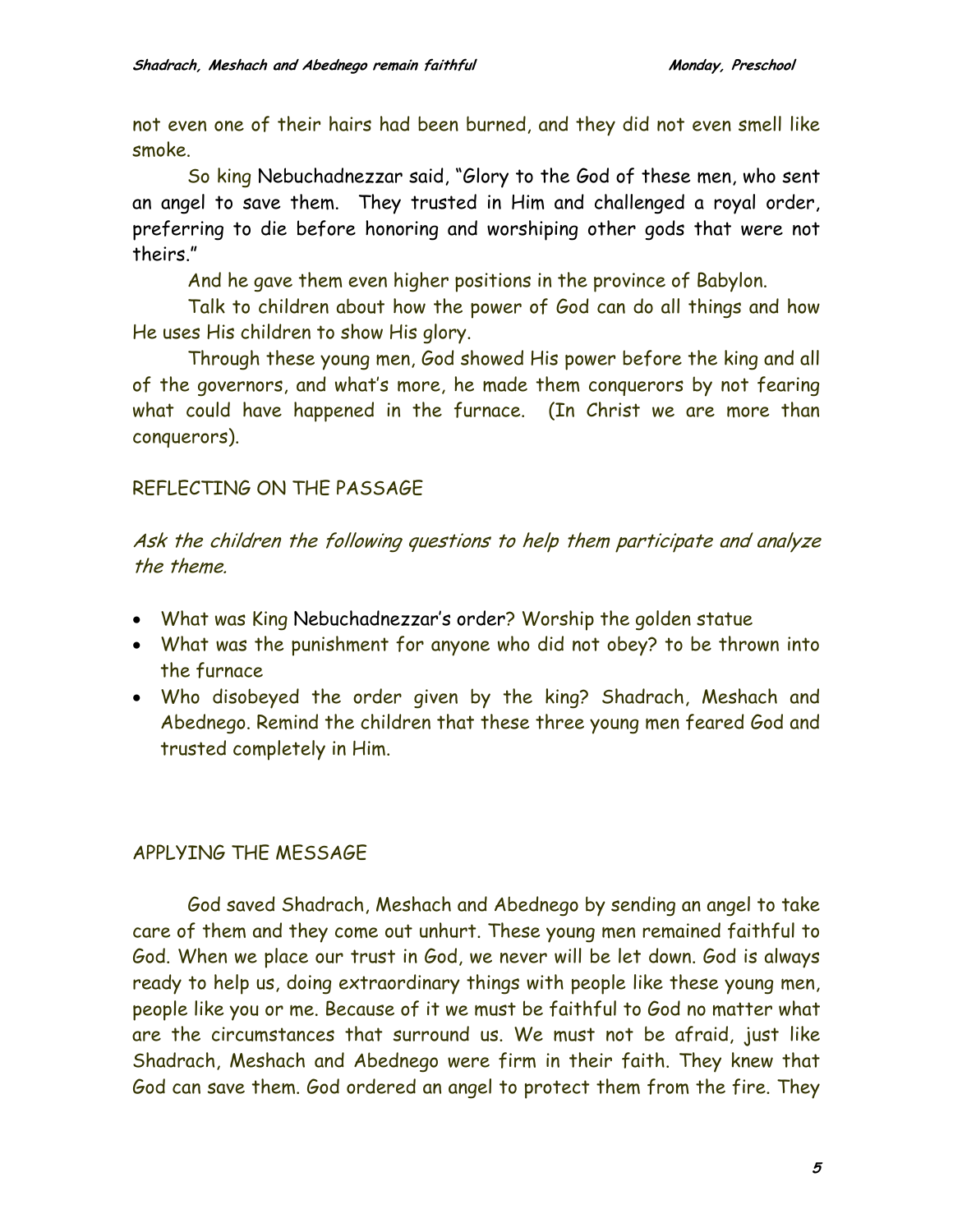were not hurt because they did not bow down before the statue but rather trusted in God. God free them of the flames of the furnace.

#### Option One:

Decide if you have enough room in your classroom for the students to play this game, or if you have to go elsewhere to play it. You can modify the number of children involved in each team according to class size.

Create groups of seven students. Tell them that two students will be the fire, four of those students will be the "angels" and one of them would be of the faithful young men from the story. The four angels will hold hands and will form a circle around the one young man. The angels will form a circle in such a way that they are turned to look outside the circle, with their backs to the young man in the middle of the circle. The two students that are the fire will try to touch the young person in the middle of the circle and the angels, without letting go of their partner's hand, will try to keep the fire away from the person they're protecting. Let the students play for a while and then allow them to change their role in the game. Let them play as long as your timeline permits.

Emphasize when you are done with the game that God protected Shadrach, Meshach and Abednego because they were faithful. Remind them what the young men said to the king before being thrown into the fire: "If we are thrown into the blazing furnace, the God we serve is able to save us from it, and he will rescue us from your hand, O king. But even if he does not, we want you to know, O king, that we will not serve your gods or worship the image of gold you have set up." Daniel 3:17-18. They did not know how exactly God would do this (that is, free them or how God would free them). However, they decided to be faithful to God, never doubting that God would do God's will one way or another.

#### Option Two

Ask the students to color the angel drawing. Or, they could glue pieces of cotton on the angel wings and foil on the angel's tunic.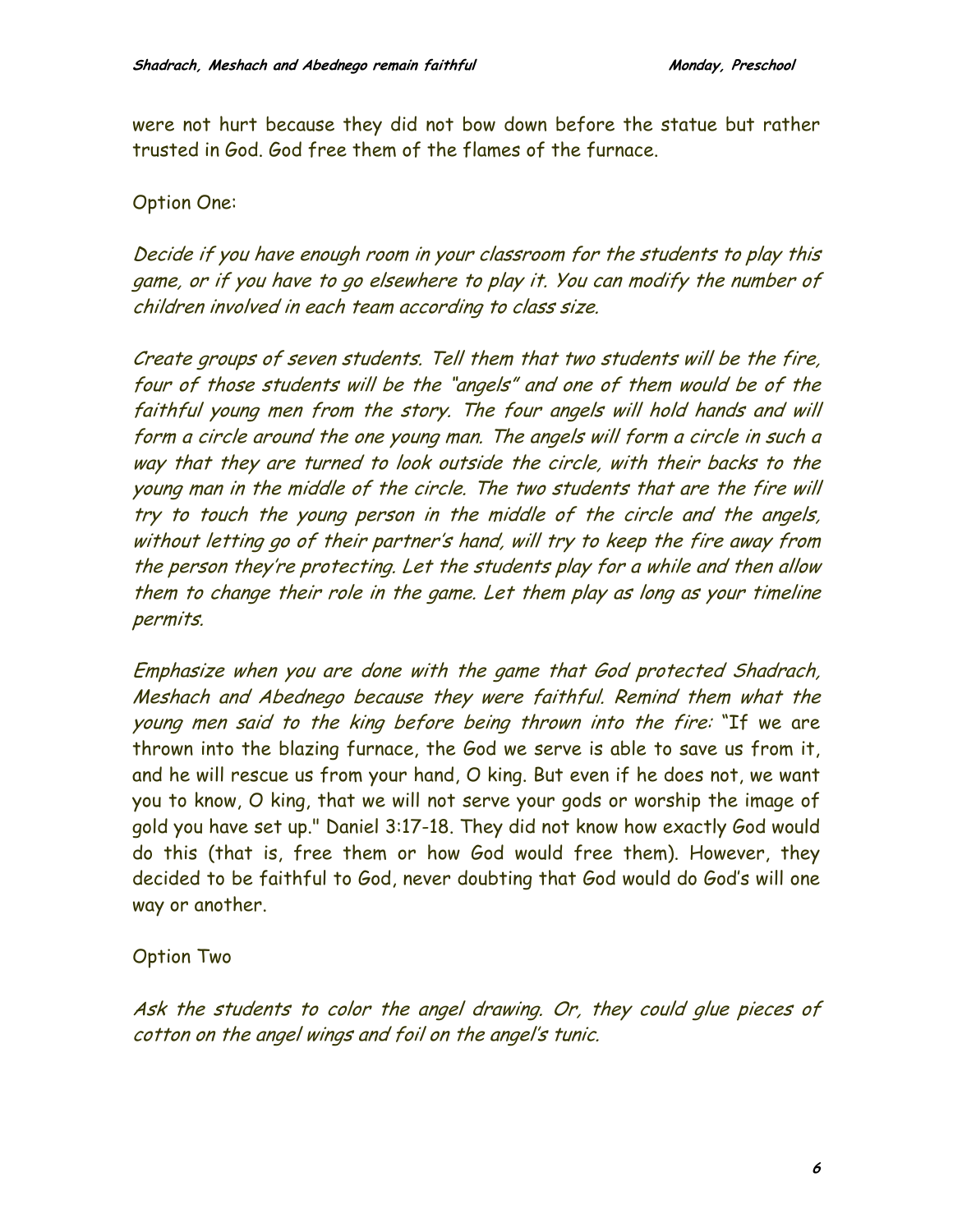#### **CONCLUSION**

If you want to be a faithful child, ask God to help you behave as God wants you to. Believe in him and he will never leave you. Having faith does not mean that everything will be OK. We have to take action and stay faithful and God will be in charge that all things will turn out as God wants them for our benefit. God takes care of us. God delivers us from danger. Always praise God. Of ordinary people, God makes extraordinary people!

Prepare the children whom God has chosen to accept Christ this week. Tell the class: God loves you so much! God wants to help and bless you. When you come to church you learn more and more about God's love. We hope that what you learn this week will help you feel that love, and will allow you to deepen your relationship with God. Let's ask God to fill us with gratitude for his love.

Conclude the class with a brief prayer, asking that the children repeat after you.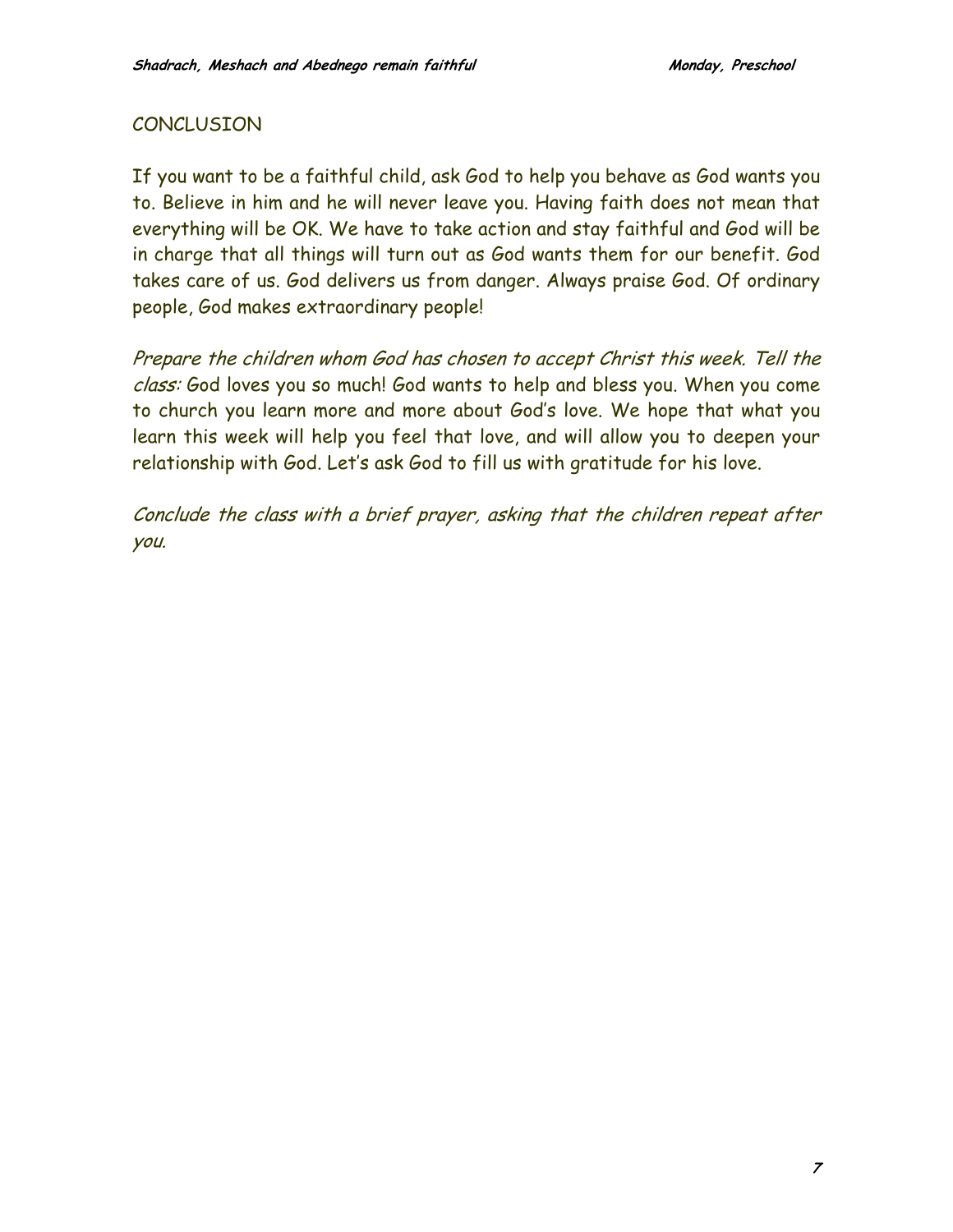

Source:

[http://www.lavistachurchofchrist.org/Pictures/Standard%20Bible%20Story%20Readers,%20Book%20Four/target22](http://www.lavistachurchofchrist.org/Pictures/Standard%20Bible%20Story%20Readers,%20Book%20Four/target22.html) [.html](http://www.lavistachurchofchrist.org/Pictures/Standard%20Bible%20Story%20Readers,%20Book%20Four/target22.html) Used by permission<http://creativecommons.org/licenses/by-nc/2.0/>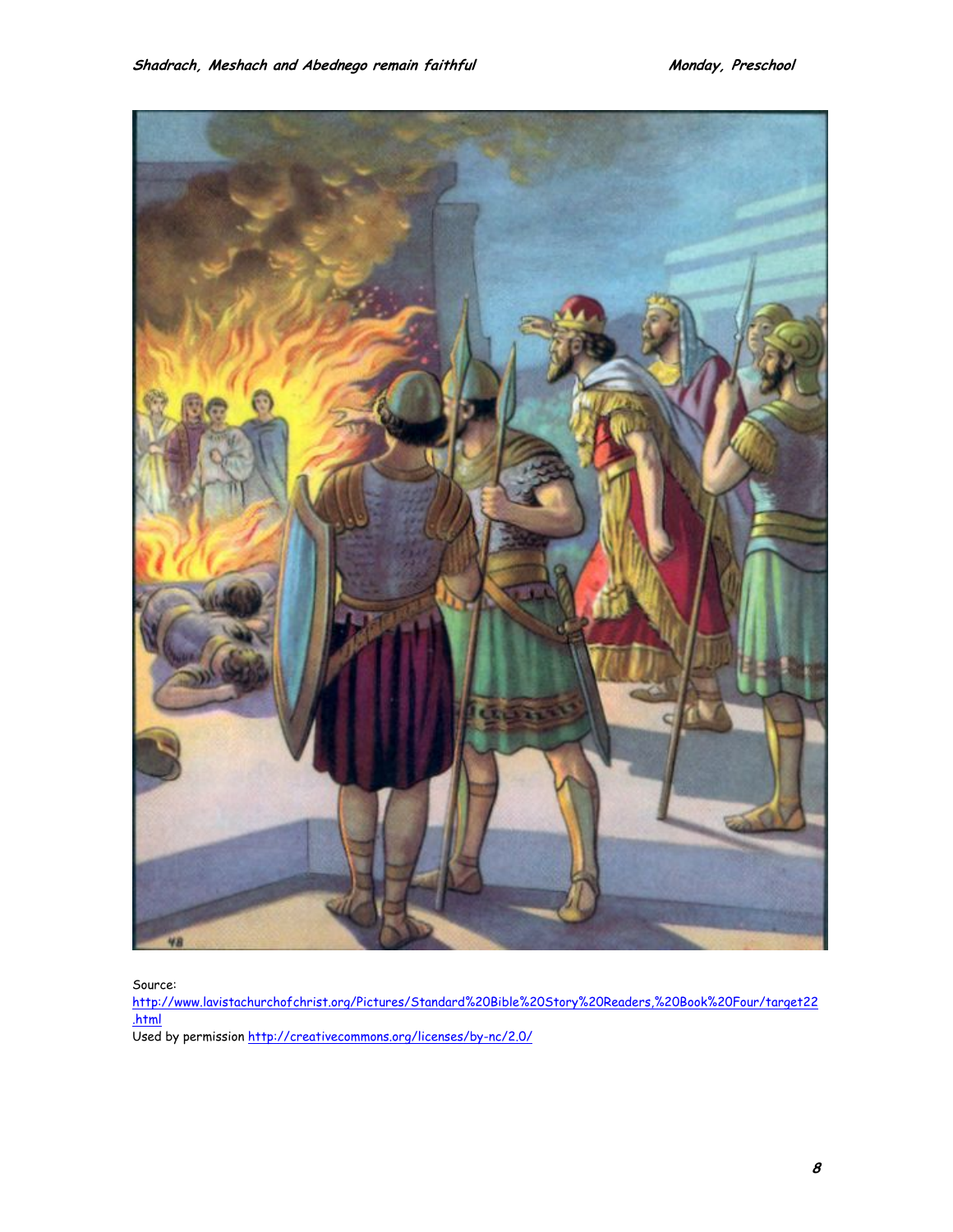

Source:<http://www.angel-guide.com/angels-pictures.html> Used by permission: <http://www.angel-guide.com/kitchen-angels.html>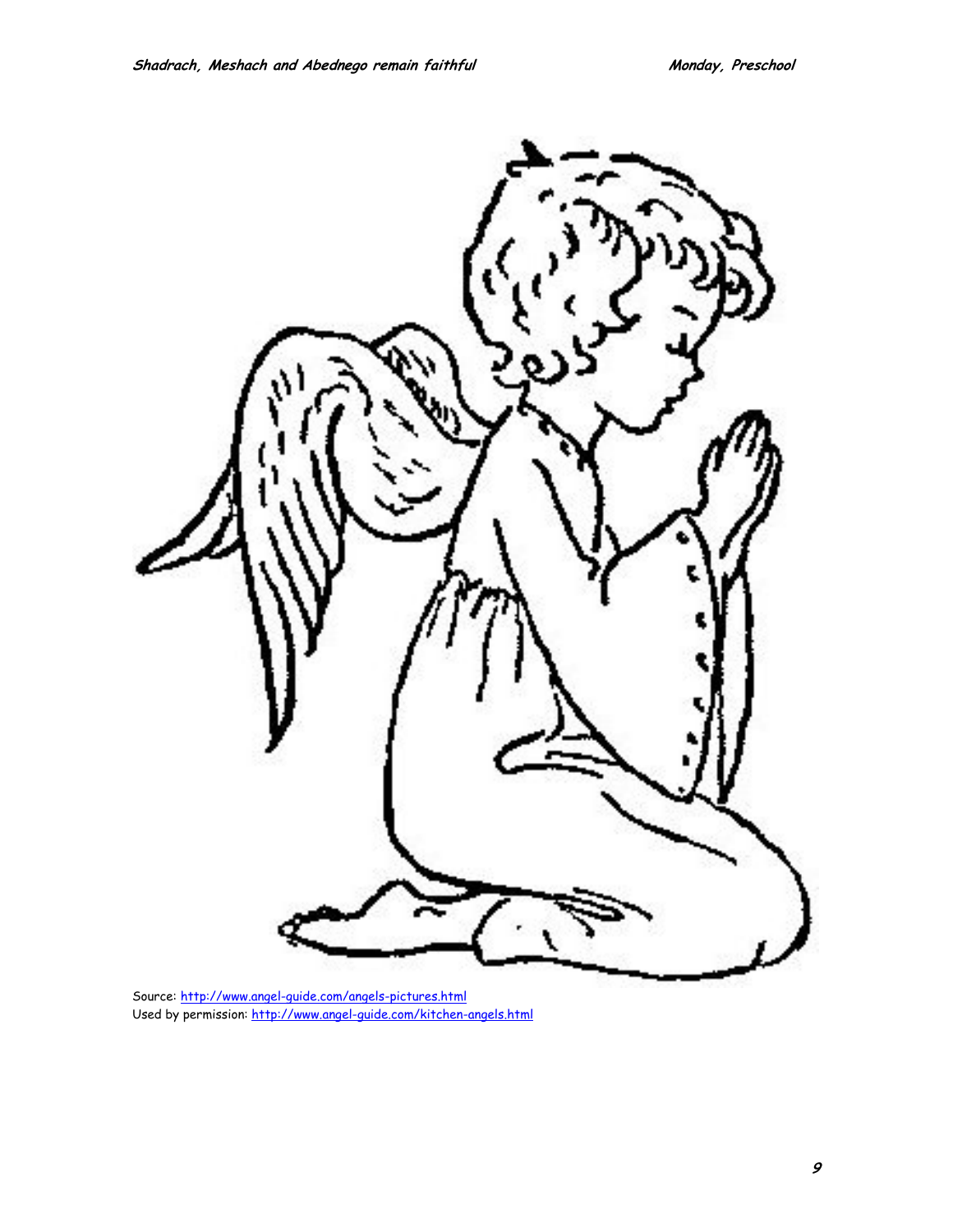# God's Heroes: From Ordinary to Extraordinary… Héroes de Dios: De Ordinario a Extraordinario…

# **Joseph Interprets Dreams**  Day One 4 yrs. to Kindergarten

|                                           | God makes us extraordinary when God gives us different gifts.        |
|-------------------------------------------|----------------------------------------------------------------------|
|                                           | Genesis 41:1-28 (29-37) 38-40.                                       |
| THEME:<br>BIBLE PASSAGE:<br>MEMORY VERSE: | We have different gifts, according to the grace given us. Rom. 12:6a |

| Objective<br>Preparation | To show God gives each of us special gifts.<br>Read Genesis 41:1-28 (29-37) 38-40.<br>$\bullet$<br>• Practice telling the story.                                                                                                                                                                                                                        |
|--------------------------|---------------------------------------------------------------------------------------------------------------------------------------------------------------------------------------------------------------------------------------------------------------------------------------------------------------------------------------------------------|
| Material                 | Small ball or stuffed animal<br>$\bullet$<br>Seven large and seven small objects, like seven large and seven<br>$\bullet$<br>small blocks or seven large and seven small buttons<br>• Two puppets, dolls, or figures to represent Pharaoh and Joseph<br>Plain drawing paper<br>$\bullet$<br>Heavier paper or construction paper<br>$\bullet$<br>Crayons |

#### **Introduction**

Greet everyone. Ask the children to introduce themselves by saying their names and their favorite thing to sleep with. Example: my name is Jim and my favorite thing to sleep with is my teddy bear. Have the children pass around the ball or stuffed animal and only the child who has it can talk. It helps young children learn to take turns.

We all have dreams while we sleep. Some of us remember them better than others. Some of our dreams are scary. Ask the children if they dream while they sleep. Let them tell you about some of their dreams. Be sure to emphasize that dreams are like stories from books – they are not real – and we do not need to worry about them.

In Bible times, people were more concerned about dreams than we are today. They wanted to know what their dreams meant. We are going to talk about a young person named Joseph, who could talk to people about their dreams. Joseph is an immigrant. Talk to the children about what that means, what it means to live in a different country. Some of them can tell about their experiences.

#### **Studying the Bible passage**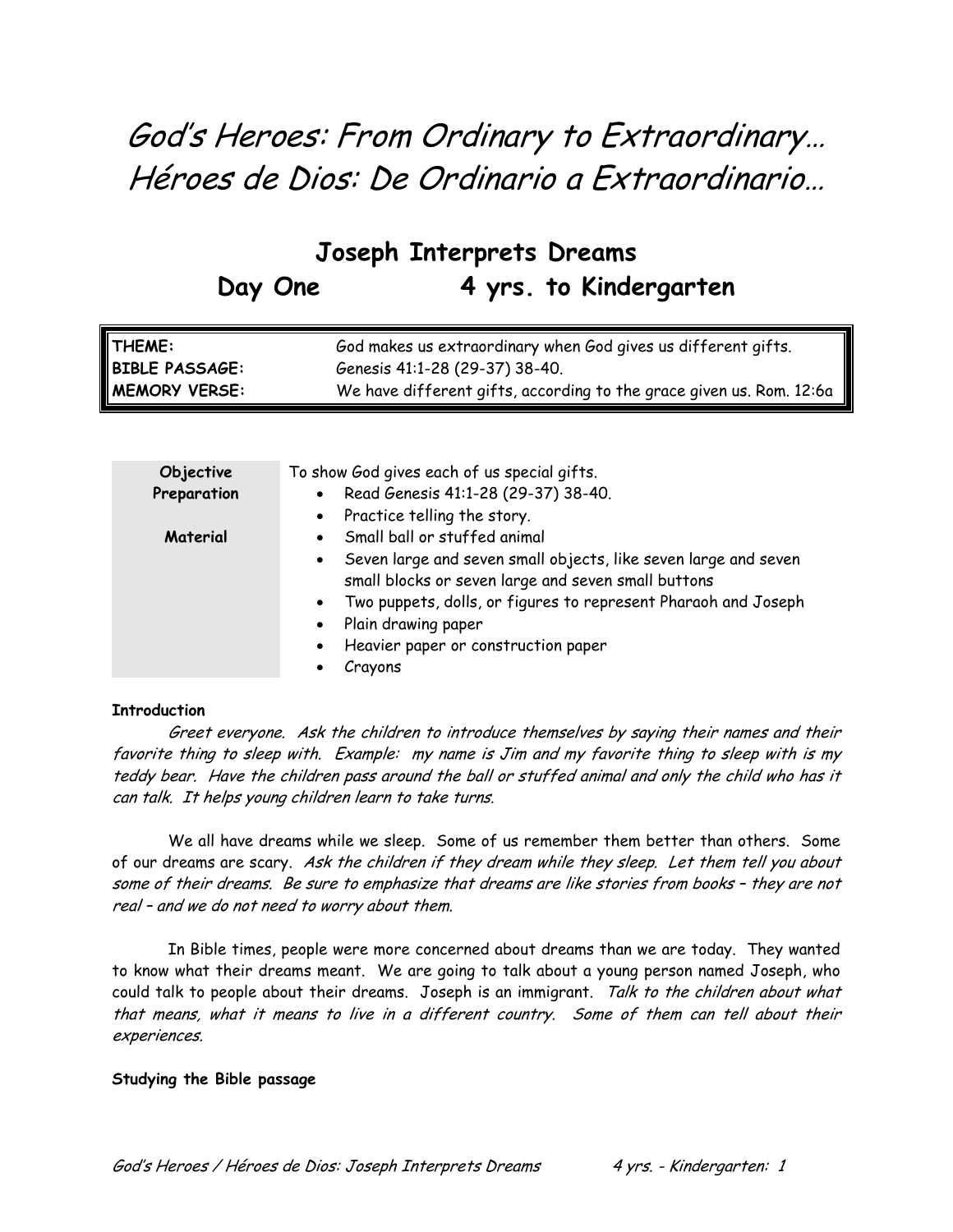There are two main people in this story, Pharaoh and Joseph. Pharaoh is the ruler. Joseph is working for him. Pharaoh has a dream about seven fat cows and seven skinny cows. The skinny cows eat the fat cows. Pharaoh asks Joseph to explain this dream. Joseph says it means there will be seven good years with plenty of food and then seven bad years with too little food to eat. Pharaoh is very pleased with Joseph and puts him in charge of storing food so there will be plenty to eat.

Put the seven large and seven small objects in front of the children. Ask them to count to be sure there are seven of each. Tell them to pretend the objects are cows – big fat cows and little skinny cows. Tell the story again using the objects to illustrate. As each skinny cow eats a fat cow, ask a child to take away one of the large objects. Repeat the story several times. Then have the Pharaoh figure tell the Joseph figure what a special young person he is that he told Pharaoh they must save food for the years when there will not be enough. Pharaoh can thank Joseph for being so helpful. The children can take turns acting out this part of the story.

#### **Reflecting on the Bible passage**

God knows that Joseph has special gifts. Even when his brothers sold him into slavery, God was taking care of Joseph. Because Joseph was a good and wise worker, Pharaoh rewarded him and put him in charge of the very important job of storing up food for the coming lean years.

Stand in a circle and talk about the fact that God is always with us. Ask the children if God is with them when they are happy (Yes!). Is God with them when they are sad (Yes!). Is God with them when they are eating their breakfast (Yes!). Go around the circle and let the children ask you questions, the sillier the better, about when God is with you. You may need to get them started: Brushing your teeth (Yes!) Sleeping (Yes!) Riding your bike (Yes!)

#### **Applying the Bible passage to our life (choose one or both)**

1. Ask the children to draw pictures of themselves. Write on the top of each child's picture, "God made me special." Talk about the ways they are special. What are the different gifts God gives us? Is someone they know a soccer player, a really good cook, a person who builds and fixes things, someone who plays a musical instrument, or helps people when they are sick? Ask the children what gifts God gave them. Ask them to include these gifts in their pictures.

2. Talk about the different abilities and talents God is using in this Vacation Bible School. There are parents who brought these children, people leading music, serving snacks, helping with games, and doing other tasks in the program. Ask the children to make pictures or cards using the heavier paper to give to the VBS helpers. The cards can say "God uses your special gifts."

Memory verse is Rom. 12:6a: We have different gifts, according to the grace given us.

#### **Conclusion**

God has special work for each one of us. God wants us to use the gifts that God gave us. God loves us a great deal. When you come to church you learn about the love of God, but you also learn that we human beings sin and that this becomes a barrier for our connection with God. This week, let's ask God to help us overcome that barrier through Jesus. In this way, we can use the gifts God has given us. Conclude with prayer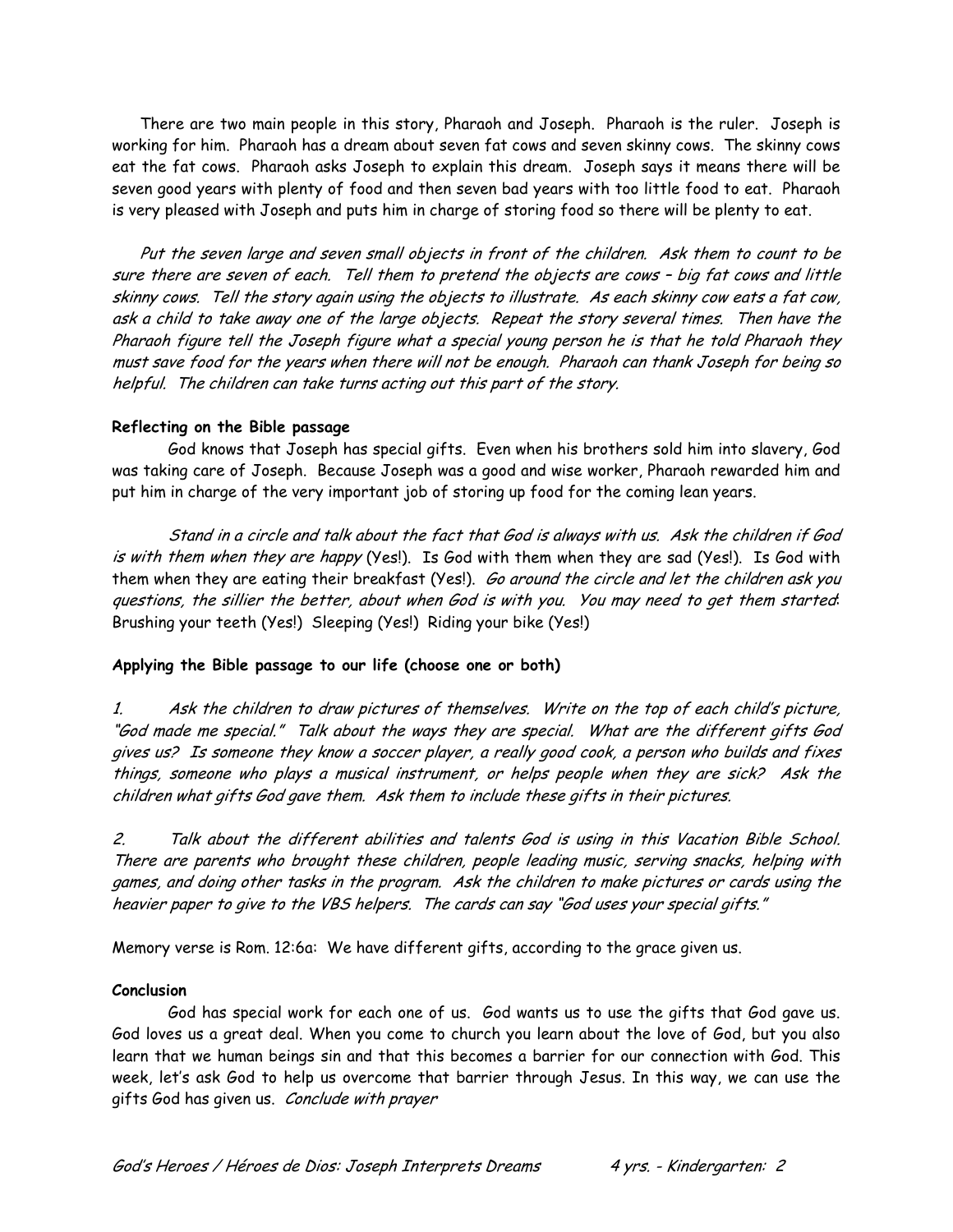# **GOD'S HEROES: FROM ORDINARY TO EXTRAORDINARY!**

**Day:** Wednesday **PREESCOLAR Theme:** Queen Esther Saves Her People. **Lesson 3:** Esther the Brave Queen. **Bible reference:** Esther 3:12-13, 4:1-17, 5:1-4, 7:1-6, 10 **Memory verse:** Esther 4:14 For if you remain silent at this time, relief and deliverance for the Jews will arise from another place, but you and your father's family will perish. And who knows but that you have come to royal position for such a time as this? Est.4:14 (NIV) (use all or part of the verse).

# OBJECTIVE

 The student will know the story of Queen Esther, be able to tell about her bravery in defending her people, and will identify God's response to His people's fast.

## PREPARATION

- Seek God's direction in prayer, asking Him to give you wisdom and the right words so that students will understand the objective of this class.
- Pray also for the children that you will have in your class so that the Holy Spirit would move in the hearts of those with needs.
- For this class you will already know the children who have attended this week a little bit better; pray for them, especially for those you sense have the greatest needs. Ask the Lord to use you to help these children.
- Read the Bible passage many times so that you are very familiar with the plot that reveals the story of this young Jewish girl who would become queen.
- When possible, bring an illustrated Bible to the class and share the pictures with the children.
- Rehearse the class many times to measure the timing, using visual aids related to the class for support. Make your class enjoyable and try to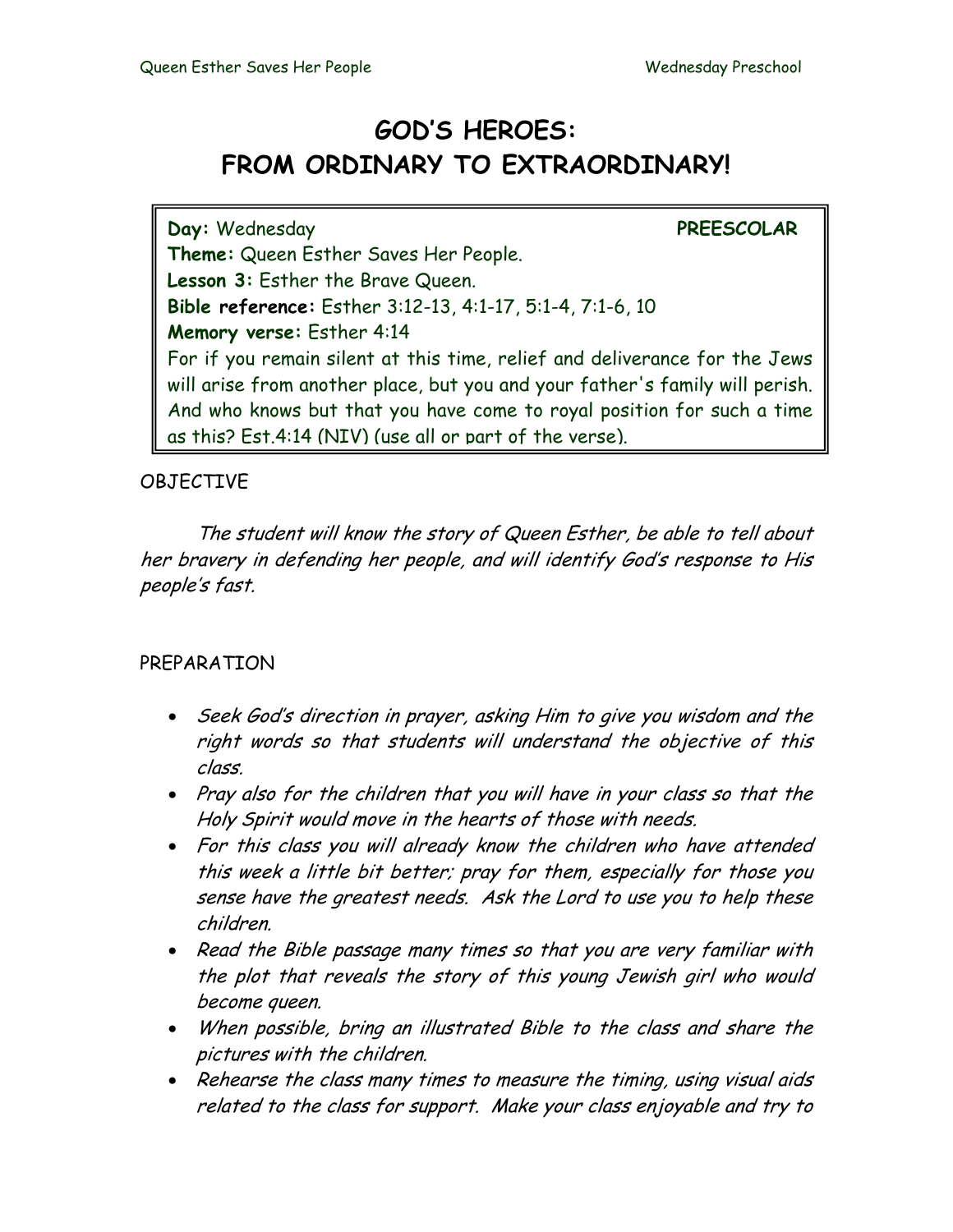make each class different from those before. This keeps the children interested. (Remember that we can use flannel boards, puppets, figurines, or whatever objects we have available-it's only a matter of imagination and creativity).

- If there is enough time, you can act out the story with the children, allowing them to participate on the spot.
- Obtain all of the materials that you will use (pictures, flannel board, or dresses).
- Prepare the memory verse in a visual way (poster board, markers or figurines, etc). Learn it well so that the students see your example, and if possible, keep the text in the classroom every day.

## MATERIALS

• If using the flannel board, have pictures or figures representing the characters in the story.

#### BIBLICAL AND CULTURAL BACKGROUND

This happened during the time of King Ahasuerus who ruled over 127 provinces stretching from India to Cush (Esther 1). Some Jews were dispersed and scattered among the people of the land ruled by King Ahasuerus (Esther 3:8).

 At that time King Ahasuerus reigned from his royal throne in the citadel of Susa (Esther 1:2). There was in the citadel of Susa a Jew of the tribe of Benjamin named Mordecai who had been carried into exile from Jerusalem by Nebuchadnezzar King of Babylon (Esther 2:5-6). Mordecai had a cousin named Hadassah, who was also known as Esther (Esther 2:7; 2:15). Even though both the parents of Esther passed away she was brought up by cousin Mordecai who had taken her as his own daughter (Esther 2:7).

Esther, descendant of the tribe of Benjamin, from the house of Israel, was beautiful, lovely in form and features. The book of Esther describes the time when all the Jews in the 127 provinces of kingdom of Ahasuerus got relief from their enemies with the help of Queen Esther.

The story revolves around king Ahasuerus. It was the third year of his reign when he gave a banquet for all his nobles and officials. One of those days King Ahasuerus was in high spirits, and he asked for Queen Vashti to be brought before him, wearing her royal crown, in order to display her beauty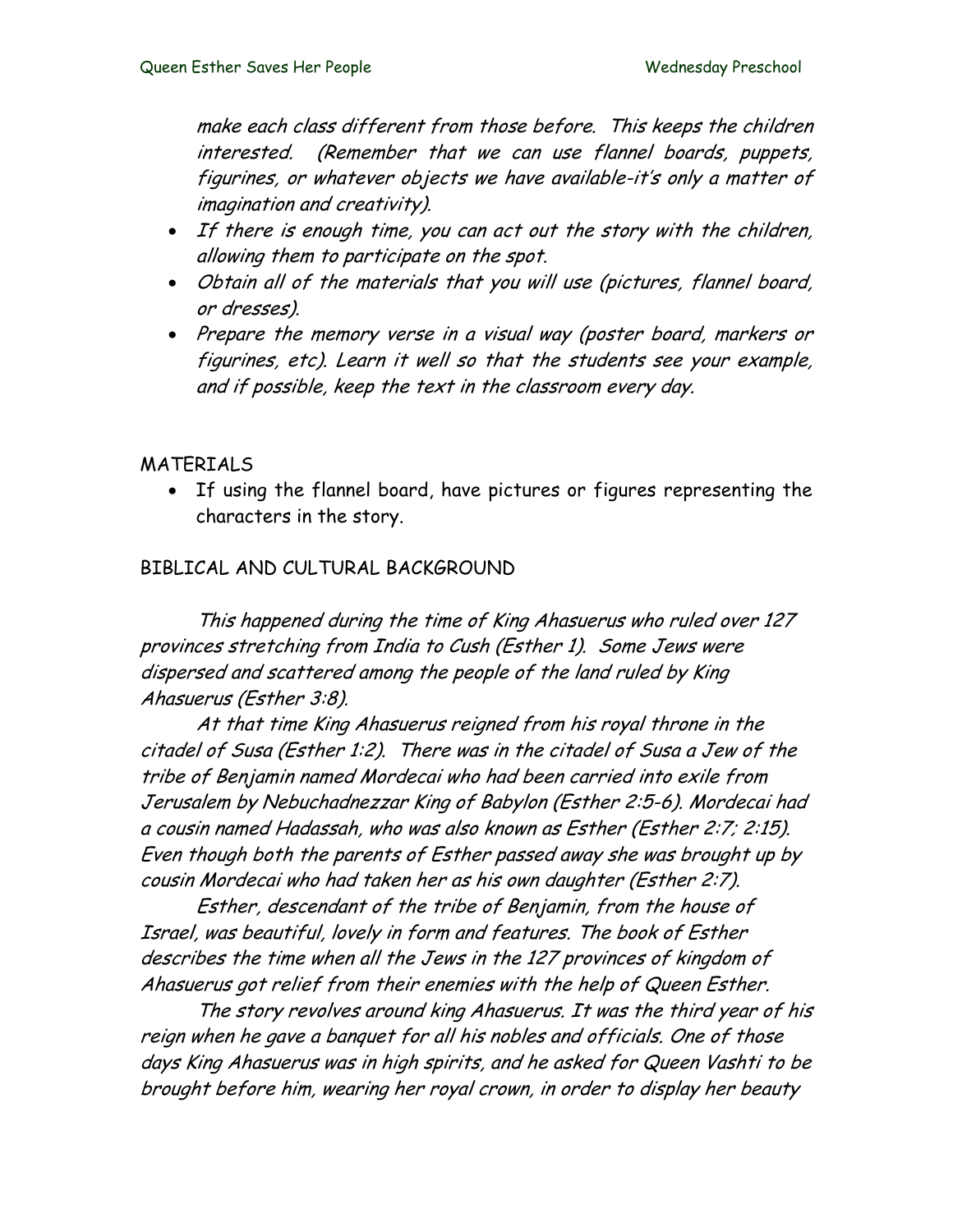to the people and nobles, for she was lovely to look at. But Queen Vashti refused to come into the presence of the King.

As a consequence of the Queen's conduct King Ahasuerus consulted his experts in matters of Law and justice. He inquired about what must be done to Queen Vashti, for she had disobeyed a royal commend. Foreseeing that the Queen's conduct would be known to all women in the Memucan kingdom, one of the wise advisors of the king predicted that women of the nobility would respond in the same way to all the nobles of the king. Therefore, disrespect and discord amongst men and women would have no end in the kingdom. In this context, Memucan proposed that Vashti should never again enter the presence of king Ahasuerus, and that the King would give her royal position to someone else who was more worthy than she. As a result, all women would respect their husbands, from the least to the greatest.

The King and his nobles were pleased with this advice, so the king did as Memucan proposed. Beautiful girls were selected in every province of the kingdom. The one who pleases the king would become Queen instead of Vashti. Once chosen, a girl had to complete 12 months of beauty treatment before she was taken to the presence of the King.

Esther was selected amongst the beautiful girls of the kingdom. She was put under care of Hegai, who was in charge of the women in the Harem at the citadel of Susa. Esther pleased him and won his favor. He took good care of her and moved her to the best place in the Harem. When the time came for Esther to go to the King she followed Hegai's advice. Esther won the favor of everyone who saw her. The King was attracted to Esther more than to any other woman, and she won his favor and approval. He set a royal crown on her head and made her Queen instead of Vashti.

In those days two of the king's officers who guarded the doorway conspired to assassinate King Ahasuerus. Mordecai found out about the plot and told Queen Esther, who in turn reported it to the king, giving credit to Mordecai. And when the report was investigated and found to be true, the two officials were hanged on a gallows. At this time Mordecai would not receive honor or recognition for saving the life of the king.

After these events, King Ahasuerus honored Haman, elevating him and giving him a seat of honor higher than that of all the other nobles. The king commanded that all the royal officials at the king's gate should kneel down and honor Haman. This they did, except Mordecai, for he said he was a Jew. Haman was enraged because of the conduct of Mordecai and looked for a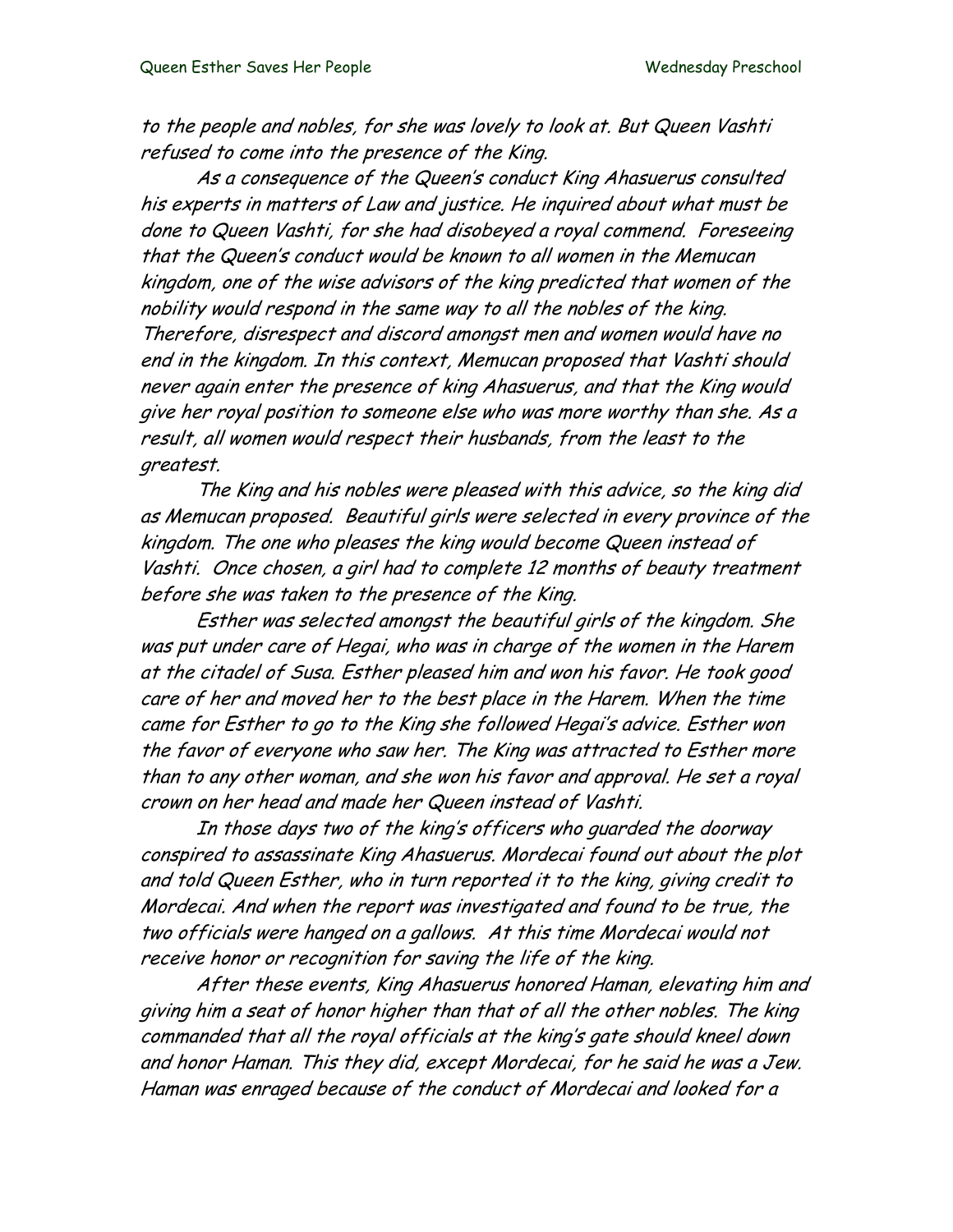way to destroy all Mordecai´s people, the Jews, throughout the whole kingdom of Ahasuerus. To do so Haman spoke to the King. Haman told king Ahasuerus about the existence of people in the kingdom whose customs were different from those of all the other people and who wouldn't obey the laws of the king. He persuaded king Ahasuerus into issuing a decree to destroy them.

From this moment on, Esther would use her gifts and wisdom to save all the Jews in the 127 provinces of the kingdom of Ahasuerus from those enemies who sought to annihilate them- young and old, women and childrenin a single day.

## INTRODUCTION

- Welcome each child to the class and introduce the new children. Always demonstrate how happy you are to be with them again to continue learning about God.
- Sing the welcome song (if you taught one) and pass the attendance list.
- Don't forget to remind the students of the general theme of the VBS-God's Heroes: From Ordinary to Extraordinary!"
- Review the verses you've already memorized and the titles of the previous classes.
- Present the title and key verse of today's class.
- Say a prayer for all of the children who have been blessed in coming to the VBS. Give thanks to God for what has been learned and for this lesson.
- Note: try to maintain eye contact with each student, preferably seating them in a semicircle.

# TEACHING THE CLASS

The Bible tells us the story of a young and very nice girl who was orphan (she did not have parents), but she had a cousin named Mordecai who took care of her and raised her. What do you think the life of a person who does not have parents is like? Listen to children's comments. They were living in a country very far from his and her mother land since they were Jewish, where there was a king called Ahasuerus. He was a king who had many friends. One day invited them to his palace to a great banquet.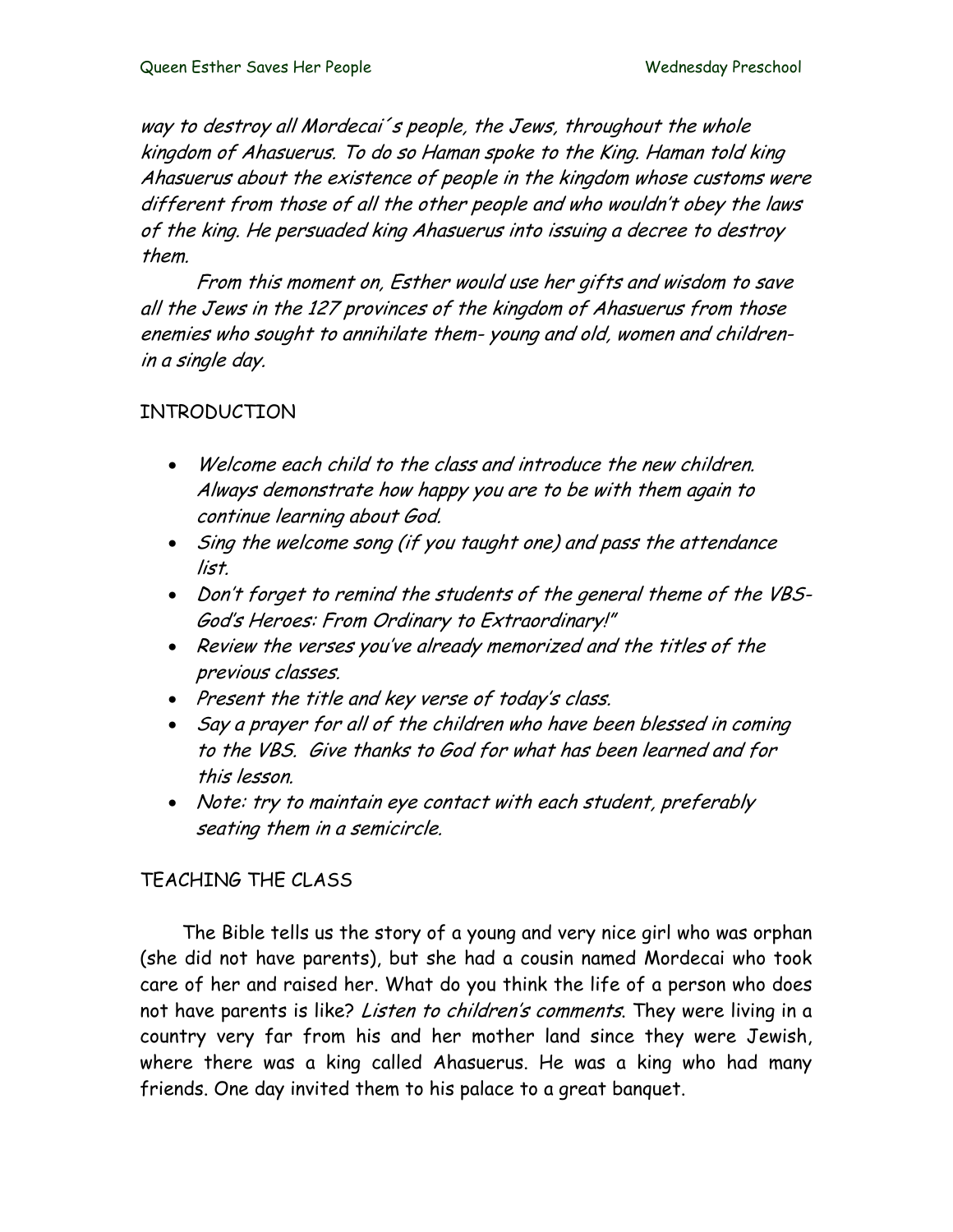This king during a party in his palace, called his queen Vashti in order that his friends meet her but she did not want to come to him. His friends advised him to take the throne from Vasti and to look for another woman in order that she may become his queen. Then the King chose Esther from among other women in order make her his queen, though he did not know that she belonged to the Jewish nation.

The king loved Esther more than any of the other women, and she won his favor and approval more than any of the other virgins. So he set a royal crown on her head and made her queen instead of Vashti And the king gave a great banquet, Esther's banquet, for all his nobles and officials. He proclaimed a holiday throughout the provinces and distributed royalty gifts.

 In the God's perfect plan she passed from being a simple orphan to occupying the royal throne. Her cousin told her that she should not declare her origin yet. Even though she was the queen, she was obeyed her cousin. During that time Mordecai was sitting at the king's gate, and two of the king's officers who guarded the doorway became angry and conspired to assassinate King Ahasuerus. But Mordecai found out about the plot and told Queen Esther, who in turn reported it to the king, giving credit to Mordecai. And when the report was investigated and found to be true, the two officials were hanged on the gallows. All this was recorded in the book of the annals in the presence of the king.

But at this moment, Mordacai was not honored nor received recognition for saving the life of the king.

Haman was one of the King's officials. All the royal workers at the king's gate bowed down and paid homage to Haman, for the king had commanded this concerning him. But Mordecai would not kneel down or pay him homage. When Haman saw that Mordecai would not kneel down or pay him homage, he was enraged. Yet having learned who Mordecai's people were, he scorned the idea of killing only Mordecai. Instead Haman looked for a way to destroy all Mordecai's people, the Jews, throughout the whole kingdom of Ahasuerus. Then Haman said to King Ahasuerus, "There is a certain people dispersed and scattered among the peoples in all the provinces of your kingdom whose customs are different from those of all other people and who do not obey the king's laws; it is not in the king's best interest to tolerate them. If it pleases the king, let a decree be issued to destroy them, and I will put ten thousand talents of silver into the royal treasury for the men who carry out this business."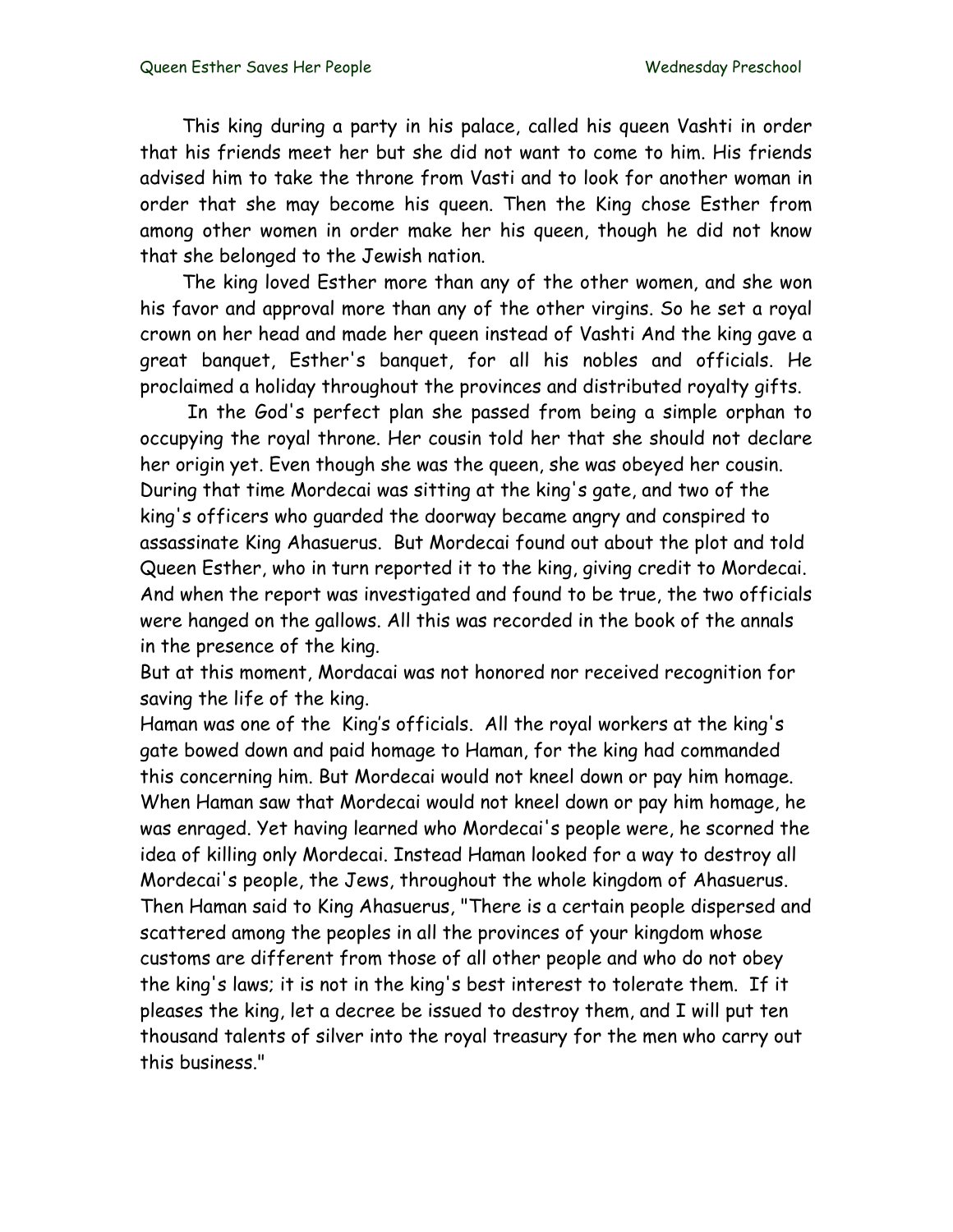So the king took his signet ring from his finger and gave it to Haman son of Hammedatha, the Agagite, the enemy of the Jews. "Keep the money," the king said to Haman, "and do with the people as you please."

Haman ordered an edict punishing the Jewish people because Mordecai would not pay homage to the king nor kneel before him. When Mordecai found out about this, he covered himself with ashes, put on clothes for mourning, and went out of the city shouting bitterly. Since no one was allowed to enter the palace dressed for mourning, he only made it to the king's door (he did this as a protest), and sent Hathach, a eunuch, (servant, employee) to tell Esther everything that was happening. (Explain to the children that at that time the queen was not allowed to present herself before the king without being summoned, for it could cost her her life). So Esther explained that she could not present herself before the king because she would be putting her life in danger, unless the king reached out with his scepter as a sign that he would spare her life. When Mordecai heard this he reminded her that despite being the queen she was also part of the Jewish people, and that it was possible that God had put her there in order to do something for them. Esther sent word to Mordecai to gather all the Jews that were in Susa to pray and fast for her for three days, without eating or drinking anything. She would do the same, and at the end of the three days she would present herself before the king. It didn't matter to Esther that she would be risking her life-she was certain that God would hear the prayers of His people. Esther said that she would do this, even though it went against the law. She said, "If I die, then I die". So Mordecai did what Esther had asked. Esther put on her royal robes and presented herself before the king. She was asking for her people to be freed from death. When he saw her, the king the king reached out his scepter as a symbol of pardon. What's more, he asked her what her petition was, saying, "even if you ask for half of my kingdom I will give it you!" If it pleases your Majesty, come today to the banquet that I will give in your honor, and also bring Haman. The king immediately had Haman sent for in order to fulfill Esther's request. So the king and Haman attended the banquet given by Esther, and being there he asked her, "What is it that you want?" And he told her again that even if she asked for half of his kingdom he would give it to her. Esther replied, "My wish and petition, if I have earned your Majesty's favor, is that you and Haman come to the banquet that I will give tomorrow, and then I will give my answer." (Remind the students that before Esther did all this, she had been praying and fasting along with Mordecai and the Jewish people). "On the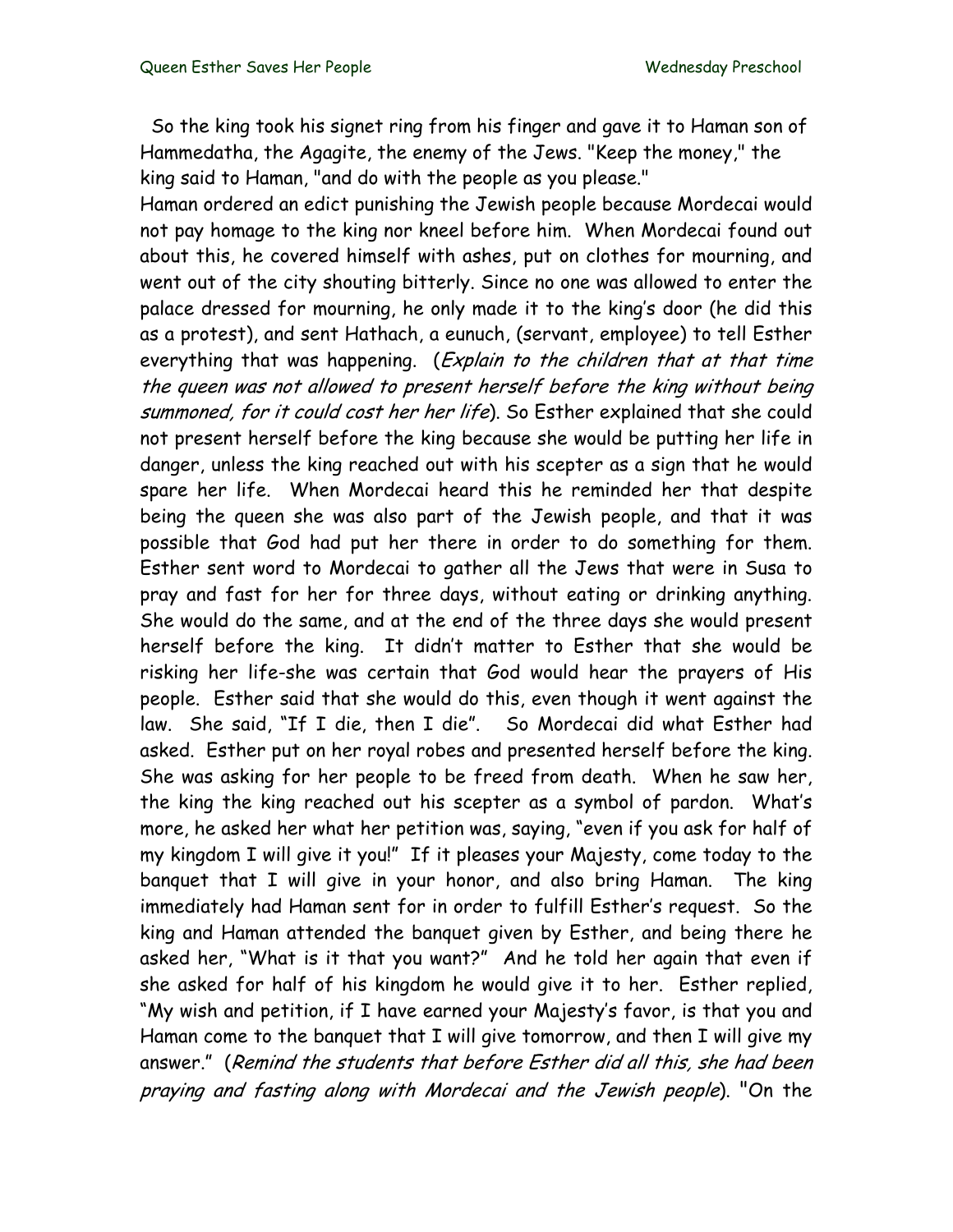second day, the king and Haman went to Queen Esther's banquet, and while they were enjoying themselves the king asked the queen again what her petition was. She replied, "If I have earned your Majesty's favor, and if it seems fitting to you, mi wish is that you grant me my life. My petition is that you would have compassion on my people, because both I and my people have been sentenced to be extermination, death, and annihilation. If only we would have been sold as slaves I would have stayed quiet, for such anguish would not be motive for disturbing your Majesty. (Show the children how Esther acted with humility before the king, even though she was the queen). King Ahasuerus asked Queen Esther, "Who is he? Where is the man who has dared to do such a thing?. Esther said : Is Haman" Then the king answered as to what would be done with Haman. Haman was punished and sent to be hanged on the same gallows that had been prepared for Mordecai. (Emphasize how God takes care of His children and gives us solutions to our worries and dangers).

# REFLECTING ON THE PASSAGE

Esther acted with faith, along with her people, in prayer. Faith brings us to conviction, which brings us to action, which results in blessing. The result is up to God. Remember that God will not abandon us, and He always protects His people. Everything that happens is guided by Him and is for our good. God uses ordinary people to do extraordinary things, just as in this story He used Esther, who was just like you and me. She became queen and saved the lives of an entire people, and she accomplished all this by trusting in God.

## OPTIONAL ACTIVITY 1

Act out the moment in which Esther speaks to the King while the people fasted. Choose a person to be Queen Esther and one to be King Ahasuerus. Bring some costumes, crowns, etc. Then ask the rest of the class to be the people of God, on their knees praying while Esther spoke with the King. Help the group take turns so that several or all the students get a chance ot have the roles of Esther and Ahasuerus

## OPTIONAL ACTIVITY 2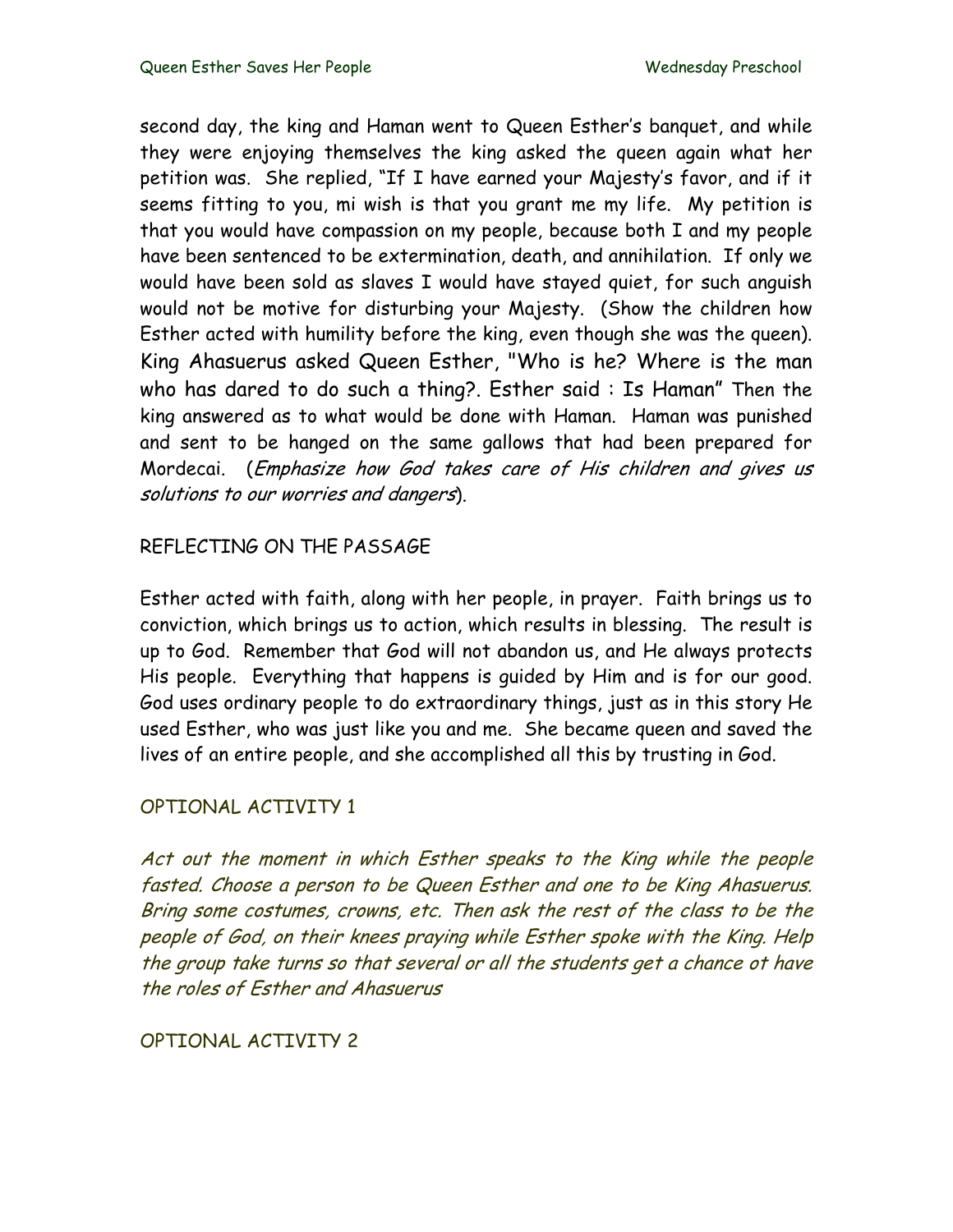Color the drawing of Queen Esther, or glue little bits of fabric or color paper on her dress.

#### APPLYING THE MESSAGE

Can you imagine what it must feel like to be orphaned with out parents to take care of you? Esther was an orphan but had a cousin who took care of her and taught her to trust in God. Esther completely trusted her cousin. When her cousin asked her to protect the Jewish people, she took a great risk to do so.

Have you ever obeyed your parents to do something that scared you, but since your parents were asking you to do it you did it anyway? Esther was not afraid to face the danger of speaking to the King without permission. The rule was that if the king did not extend his scepter to her, she ran the risk of being executed by order of the king.

Have you ever prayed for God to help you when you had a big problem? Have you seen your parents pray when they had a big decision to make? God listens to the prayers of God's people. The story tells us of a special way of praying. It's called Fasting. Do you remember what I told you fasting was? It is not eating in order to focus on praying to God. It is a very special way of praying and God listens to these prayers because they show how serious the people who are praying are. God heard the cry of his people praying, and God made the king to extend his scepter towards Esther and therefore sparing her life. Esther not only accomplished this, but also got the king to order the Jews to be able to defend themselves and be saved. As a result, the Jewish people had light, joy, happiness and honor in a foreign land.

#### **CONCLUSION**

We need to imitate Esther's decision and courage, which brought peace and wellbeing. We need to be ready to help others. God will make us decisive, courageous and extraordinary people if we trust in God.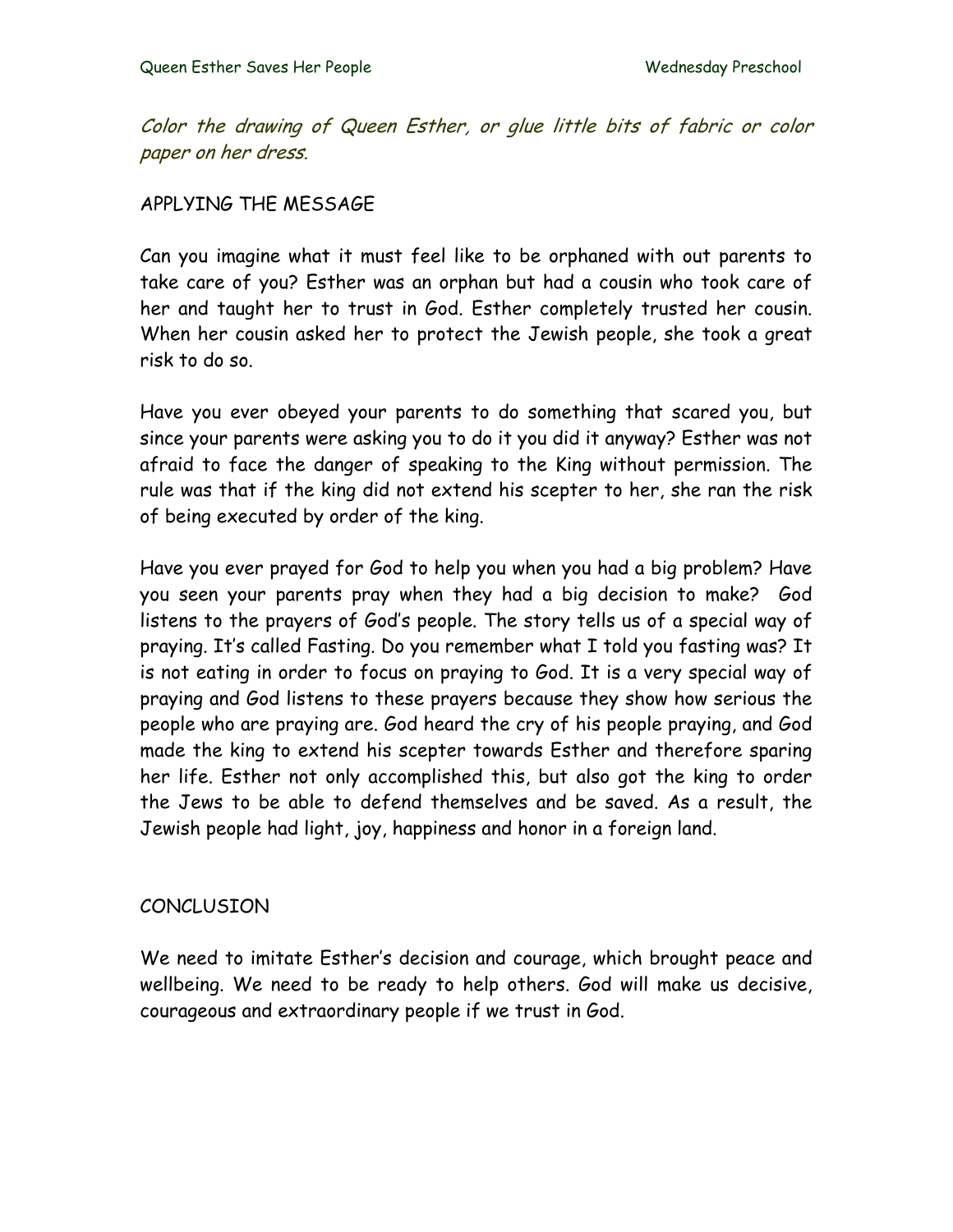Do you want to be an extraordinary person? God makes ordinary people to become extraordinary, just like the lesson. God wants to be in your heart and make you a part of God's family.

I invite you to surrender your life to Christ, confess your sins, and ask God for forgiveness. If you have a positive response from any children, ask them to stay for a moment and finish presenting the plan of salvation. If you can't do it yourself, ask another teacher for support in doing so. (If possible, get the full names and addresses of these children).

Conclude the class with prayer, giving God thanks for Jesus and for the members of the class.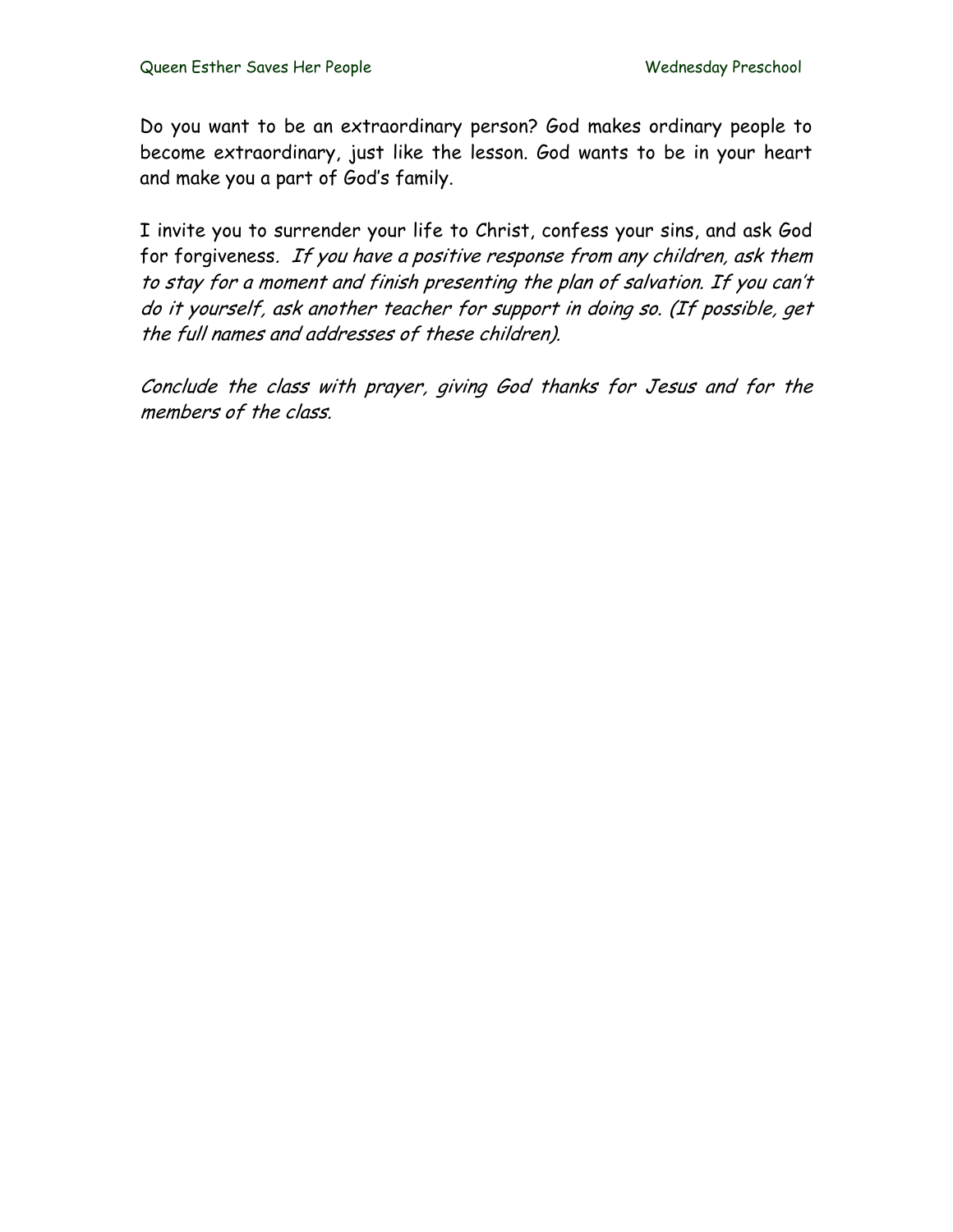# Queen Esther Before King Ahasuerus



Francesco Caucig (Austro-Hungarian, 1755–1828)<br>*Queen Esther Before King Ahasuerus*, ca. 1815<br>Oil on canvas, 55 3/4x 81 1/2inches<br>University of Virginia Art Museum<br>http://www.virginia.edu/artmuseum/WE2002/art/pages/PIC05\_j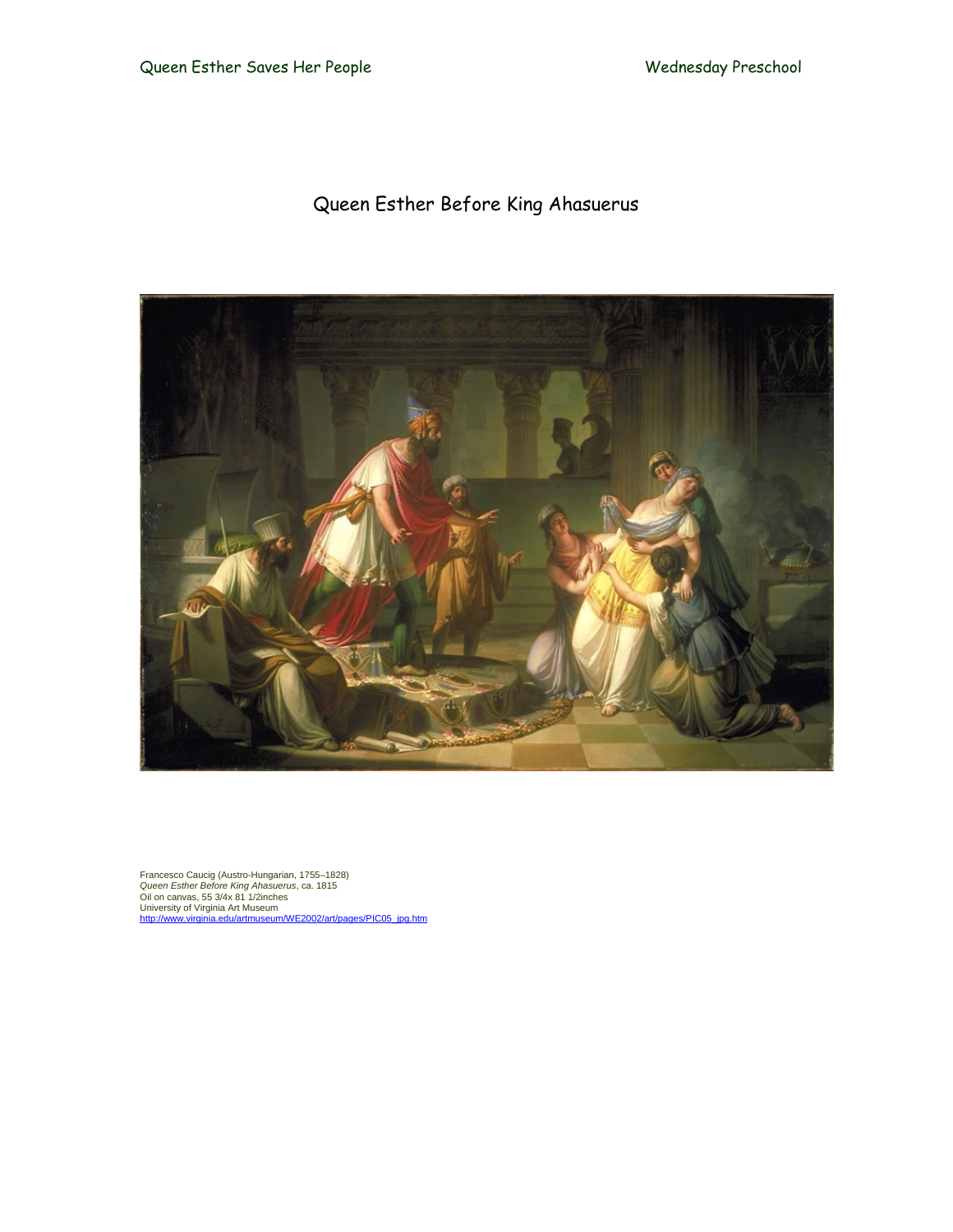

"Si ahora te quedas callada, de otra parte vendrán el alivio y la<br>la liberación para los judíos."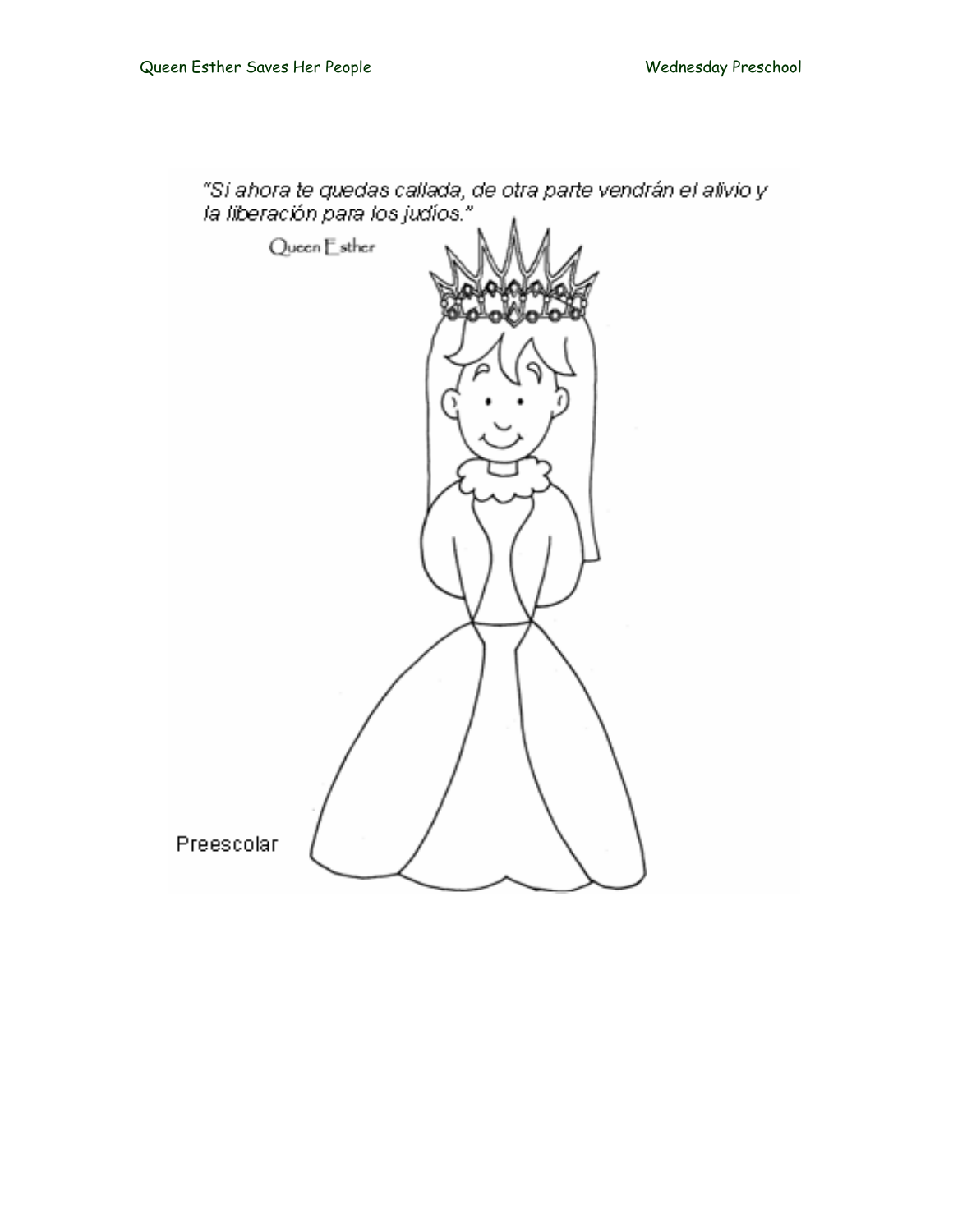# God's Heroes: From Ordinary to Extraordinary… Héroes de Dios: De Ordinario a Extraordinario…

# **Mary prepares to serve God Day Four 4 years to Kindergarten**

| THEME:<br>BIBLE PASSAGE: | God makes us extraordinary when God chooses us to do special things.   |
|--------------------------|------------------------------------------------------------------------|
|                          | Luke 1:26-38                                                           |
| MEMORY VERSE:            | Then Mary said, "Here am I, the servant of the Lord; let it be with me |
|                          | according to your word." Lk.1:38                                       |

| Objective   | To show God can choose you to do something special.                                                                 |
|-------------|---------------------------------------------------------------------------------------------------------------------|
| Preparation | Read Luke 1:26-38.<br>$\bullet$                                                                                     |
|             | Reflect on the story from scripture as you prepare for the lesson<br>$\bullet$<br>and familiarize yourself with it. |
|             | • Try to place yourself in Mary's position of being poor, unwed and<br>female.                                      |
|             | Practice telling the story.<br>$\bullet$                                                                            |
| Material    | Small ball or stuffed animal<br>$\bullet$                                                                           |
|             | Angel and Mary figures from a nativity set<br>$\bullet$                                                             |
|             | Drawing paper<br>$\bullet$                                                                                          |
|             | Crayons                                                                                                             |
|             | A paper plate for each child with a smiling face on one side and a<br>frowning face on the other side               |

#### **Introduction**

Greet everyone. Ask the children to introduce themselves by saying their names and the name of their favorite relative who does not live with them. Example: my name is Susie and my relative is my grandma. Have the children pass around the ball or stuffed animal and only the child who has it can talk. It helps young children learn to take turns.

Ask the children if they remember when a younger sister or brother was born, or if they know someone who is going to have a baby. Talk about how special it is when babies are born and how excited families are when they learn a new baby is coming. Tell them they are going to hear a story about the most special baby who was ever born – Jesus. When children think about the baby Jesus, they think about Christmas. Explain that this happened before Christmas – before baby Jesus is born. There is an angel in this story. In the Bible, God often uses angels to deliver news.

#### **Studying the Bible passage**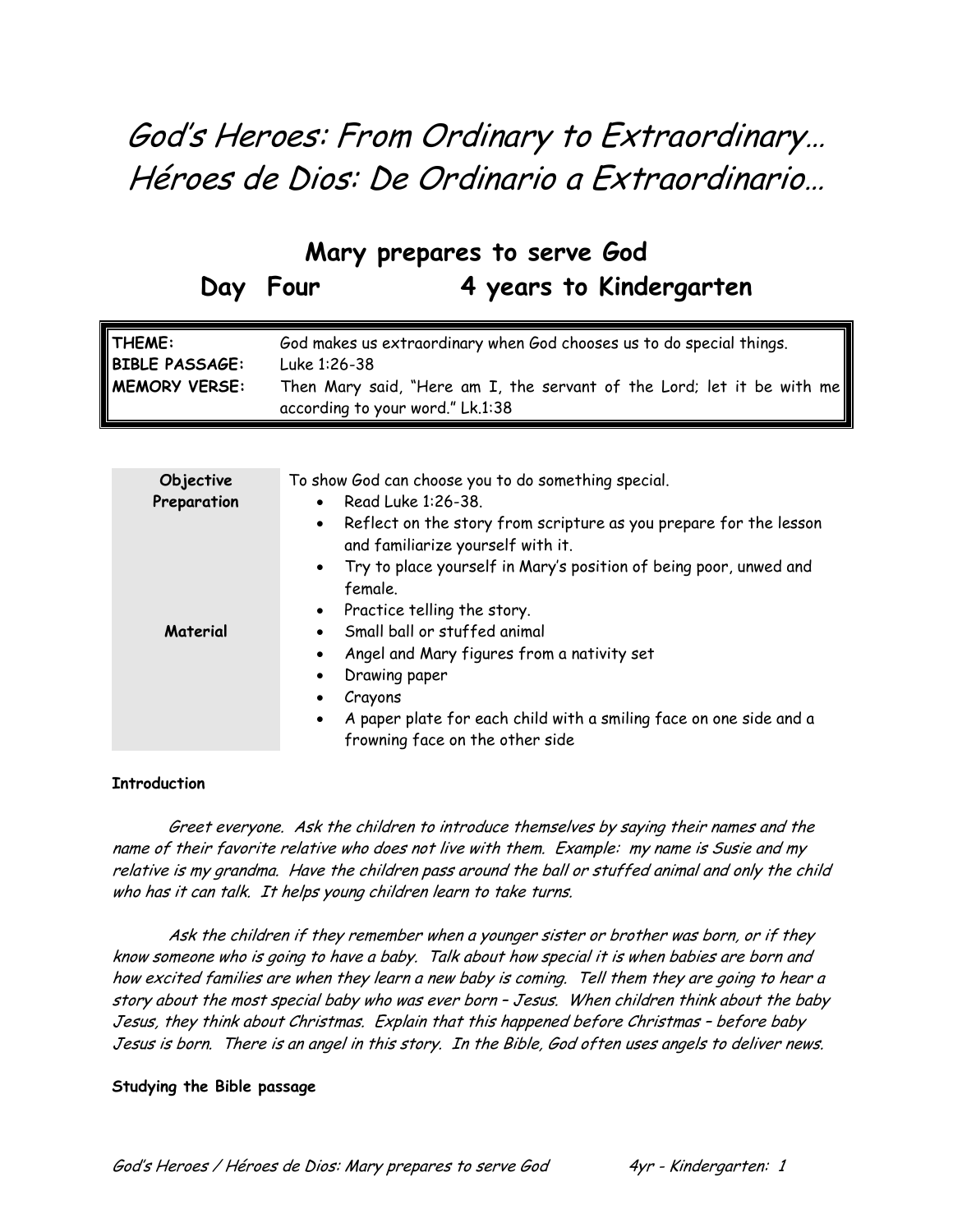An angel tells Mary that she is going to have a baby. She is very surprised to see an angel in her house and surprised, but happy, that she is going to have a baby. She is willing to be the mother to this baby because God asked her. The angel also tells her that her relative Elizabeth is going to have a baby too.

Using the figures of the angel Gabriel and Mary, tell the Bible story, and then ask the children questions, like

What did God do that surprised Mary? What did God say was going to happen to Mary? What did Mary say to God?

Help the class memorize the passage for today: "Then Mary said, "Here am I, the servant of the Lord; let it be with me according to your word." Luke 1:38

#### **Reflecting on the Bible passage**

God sent us Jesus to teach us to love each other. Ask the children to tell you about the people they love, and probably the first ones they will name are their parents. Talk about how important it is for babies and young children to have good people to care for them – parents, grandparents, or older siblings.

#### **Applying the Bible passage to our life**

#### Activities (choose one or both)

1. Ask each child to name why they are likable, and write down what they say. Then ask each child why God likes him or her, and write it down. Since most children at this age cannot read all the words, you can draw pictures too. Third, ask why God liked Mary and why God chose Mary to be the mother of Jesus?

2. Give each child a paper plate and point out that one side has a smiling face and the other side has a frowning face. When you ask a question, each child should show you the side that has the appropriate face on it.

What would you do if I gave you a present? (Smile and say thank you.) What would you do if I took one of your toys? (Frown and be unhappy.) What would you do if I told you happy news? (Smile and jump for joy.) What would you do if I told you sad news? (Frown and be sad.) What did Mary do when God asked to be the mother of Jesus? (Smiled and said yes – she would do what God wanted.) What will you say when God asks you to do something? (Smile and say yes.)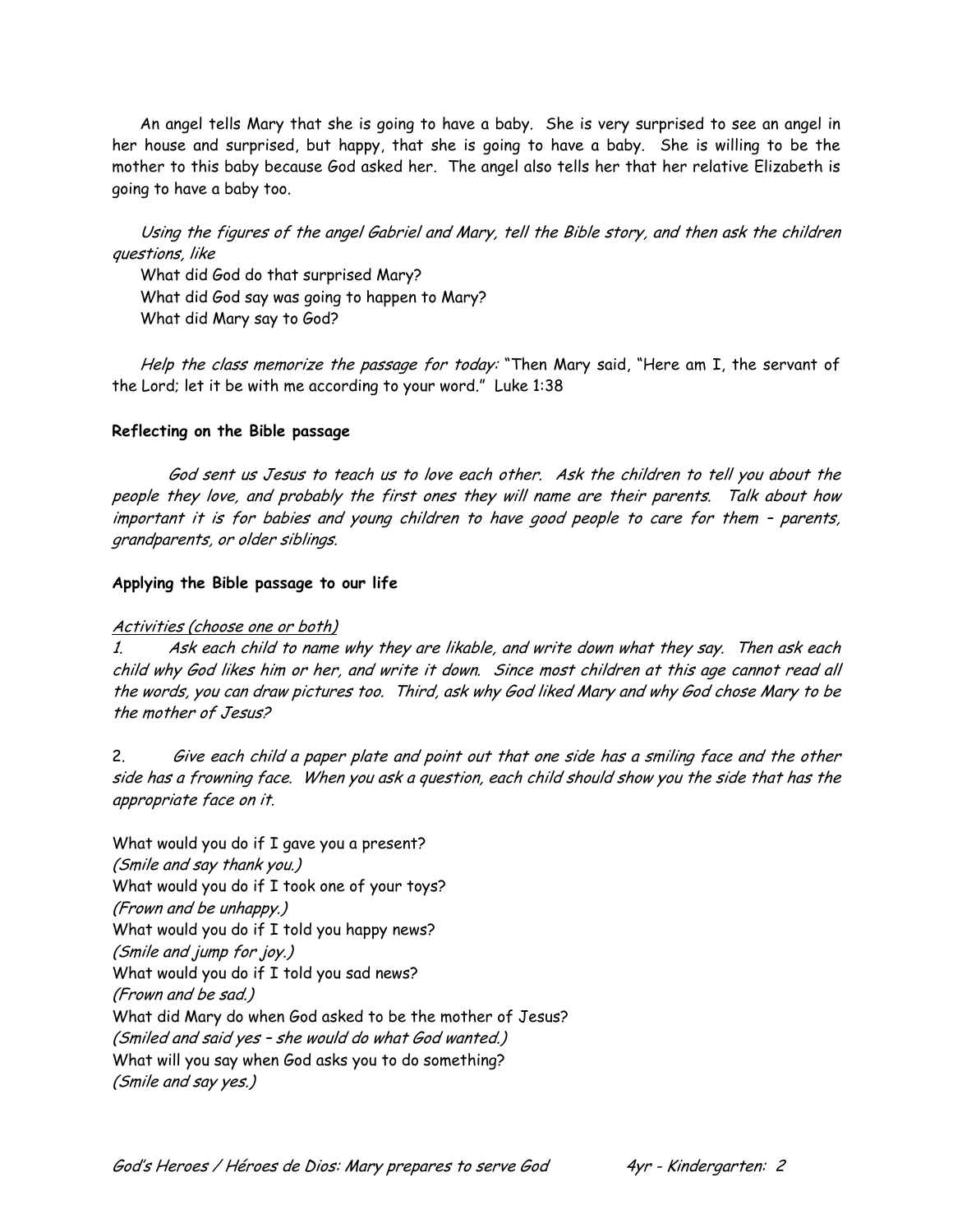Ask the children: what do you think God might ask you to do? (Help someone, be nice to your family, do a good job at school, and other answers)

#### **Conclusion**

Tell the children: God can ask us to do special work for God. We are always ready to do what God asks us to do.

God loves you so much! With Jesus in your heart, you have a special relationship with Jesus. Let's ask God to help you continue to grow in your knowledge and love of Jesus.

Conclude with prayer.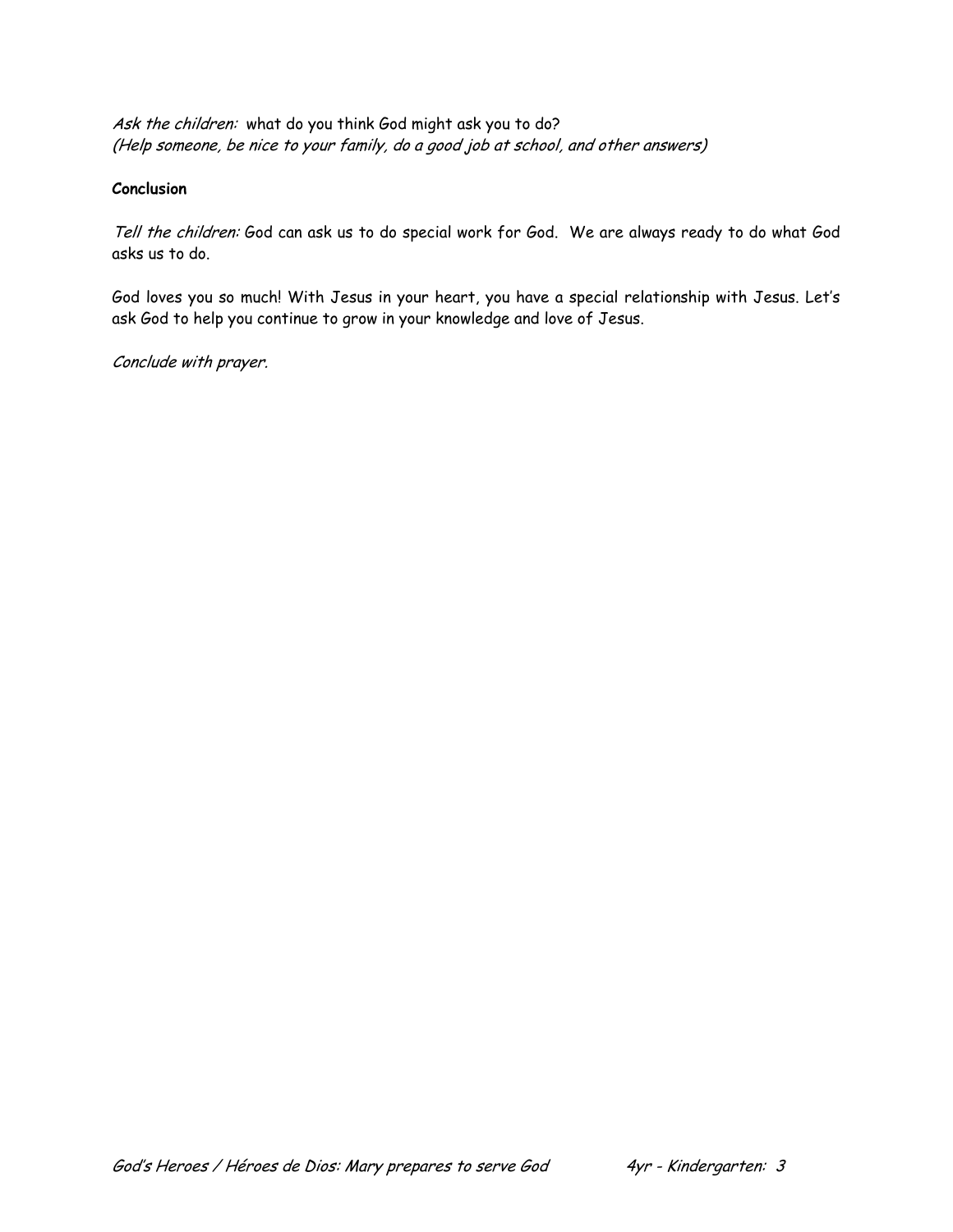# **GOD'S HEROES: FROM ORDINARY TO EXTRAORDINARY!**

**Day:** Friday **PREESCOLAR Topic:** Peter walks on water. **Lesson 5:** Peter takes up the challenge **Bible passage:** Matthew 14:22-33 **Line to memorize:** Matthew 14:28 "Lord, if it's you," Peter replied, "tell me to come to you on the water." Mt 14:28 (NIV)

## OBJECTIVE

Students will know the story of Peter walking on water when Jesus commanded it.

#### PREPARATION

- Seek God's direction in prayer, asking Him to give you wisdom and the right words so that students will understand the objective of this class.
- Pray also for the children that you will have in your class that the Holy Spirit would move in the hearts of those with needs.
- For this class you will already know the children who have attended this week a little bit better; pray for them, especially for those you sense have the greatest needs. Ask the Lord to use you to help these children.
- Read the Bible passage many times so that you are very familiar with the plot that reveals the story.
- When possible, bring an illustrated Bible to the class and share the pictures with the children.
- Rehearse the class many times to measure the timing, using visual aids related to the class for support. Make your class enjoyable and try to make each class different from those before. This keeps the children interested. (Remember that we can use flannel boards, puppets, figurines, or whatever objects we have available-it's only a matter of imagination and creativity).
- If there is enough time, you can act out the story with the children, allowing them to participate on the spot.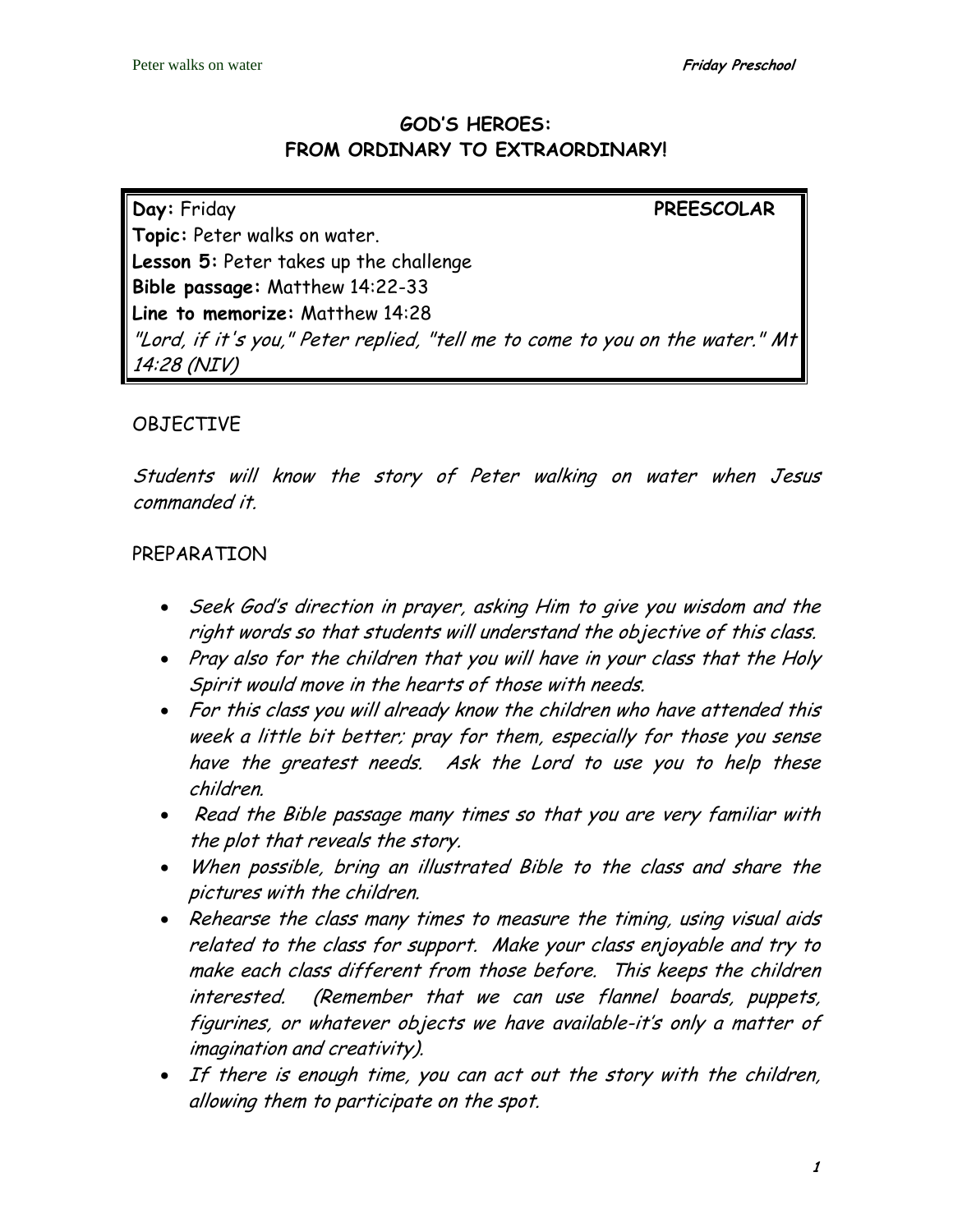- Obtain all of the materials that you will use (pictures, flannel board, or dresses).
- Prepare the memory verse in a visual way (poster board, markers or figurines, etc). Learn it well so that the students see your example, and if possible, keep the text in the classroom every day.

#### MATERIAL

Directions for making a cardboard box T.V.:

 1. Make a T.V. out of a cardboard box. Make a square-shaped hole for the screen (the size of an 8  $1/2 \times 11$  inch piece of paper).

 2. Make two holes in the top of the box and two holes in the bottom of the box-the top and bottom holes should be at the same position. Insert a paper tube (such as from a roll of aluminum foil) into the holes so that the tube goes in through the top of the box and comes out through the bottom.

 3. Print the scenes (at the end of the document) and glue the scenes end-toend. Roll the lesson (divided into picture scenes) around the left-hand tube, and glue the first scene onto the right side of the tube. As you show the lesson, spin the tube so that the paper moves toward the right side of the box.

For the introduction: a container with water and objects made from different materials, wood, plastic, paper, stone, tree leaves, etc.

For the memory verse, have a paper boat prepared for every student with the written text; they will be able to take it home at the conclusion of the class.

OPTIONAL ACTIVITY **Activity: color the water and the ship** 





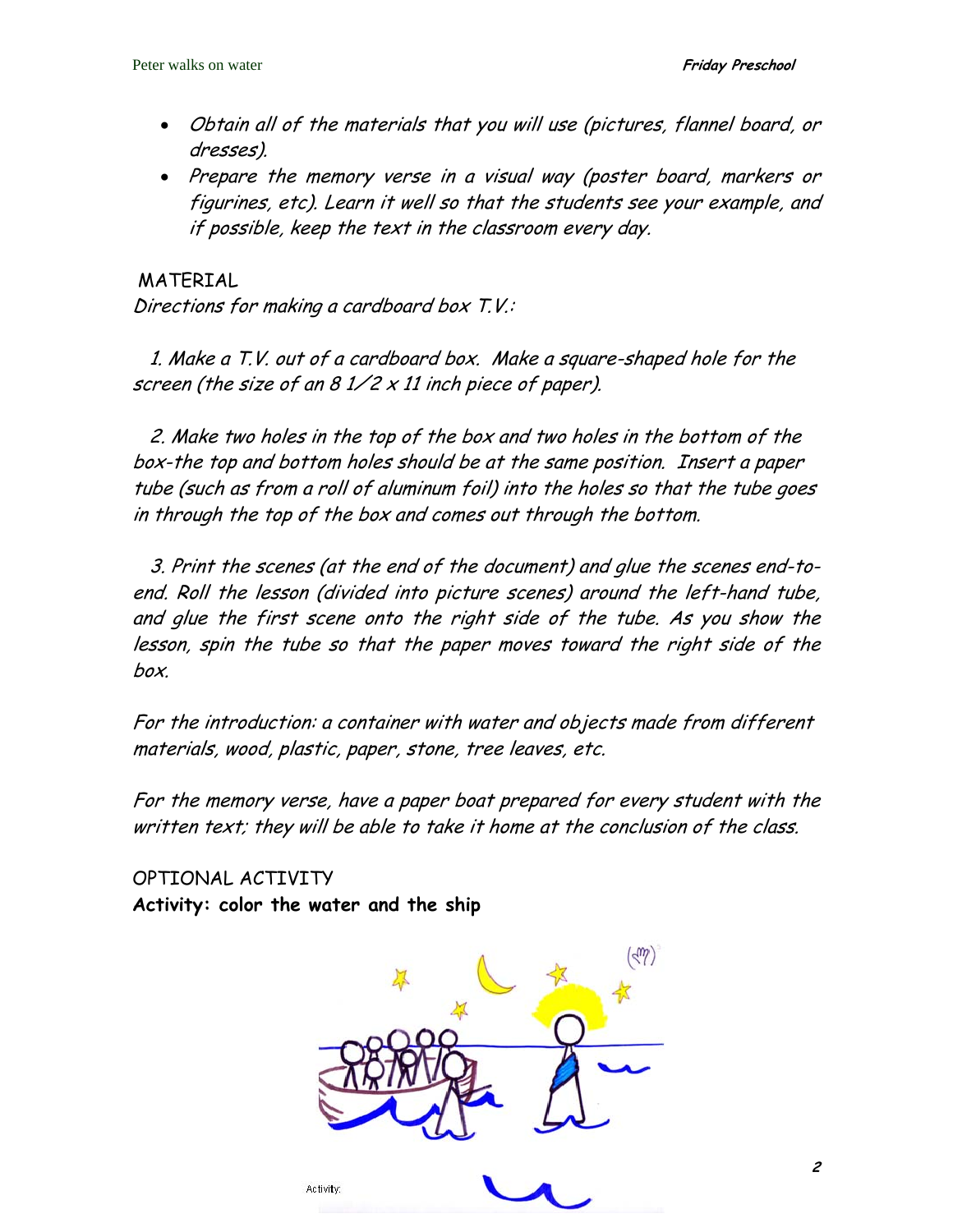## BIBLE CONTEXT

Jesus Christ was walking beside the Sea of Galilee and asked Simon, also known as Peter, to follow him. From there he became one of the 12 disciples of Christ (Matthew 4:18-20; 16:16). Peter was impulsive (Matthew 16:22, 17:4, 26:33, 35; John 18:10) and full of weaknesses (Matthew 14:28, 30; 19:27, 26:40; John 18:17, 25, 27) Jesus Christ predicted that Simon Peter would become the building rock upon which the church of Christ would be built (Matthew 16:17-19) Peter disciplined himself through years of trials. After the Ascension of Christ, Peter wrote some letters, which show a difference on the character of Peter.

First epistle of Peter

Peter had become what Christ predicted: a rock for his church. This letter is likely to have been written during the last years of his life The epistle is addressed to God's elect, scattered throughout Pontus, Galatia, Cappadocia, Asia & Bithynia.

## INTRODUCTION

- Welcome each child to the class and introduce the new children. Always demonstrate how happy you are to be with them again to continue learning about God.
- Sing the welcome song (if you taught one) and pass the attendance list.
- Don't forget to remind the students of the general theme of the VBS-God's Heroes: From Ordinary to Extraordinary!"
- Review the verses you've already memorized and the titles of the previous classes.
- Present the title and key verse for today's class.
- Say a prayer for all of the children who have been blessed by coming to the VBS. Give thanks to God for what has been learned and for this lesson.
- Note: try to maintain eye contact with each student, preferably seating them in a semicircle.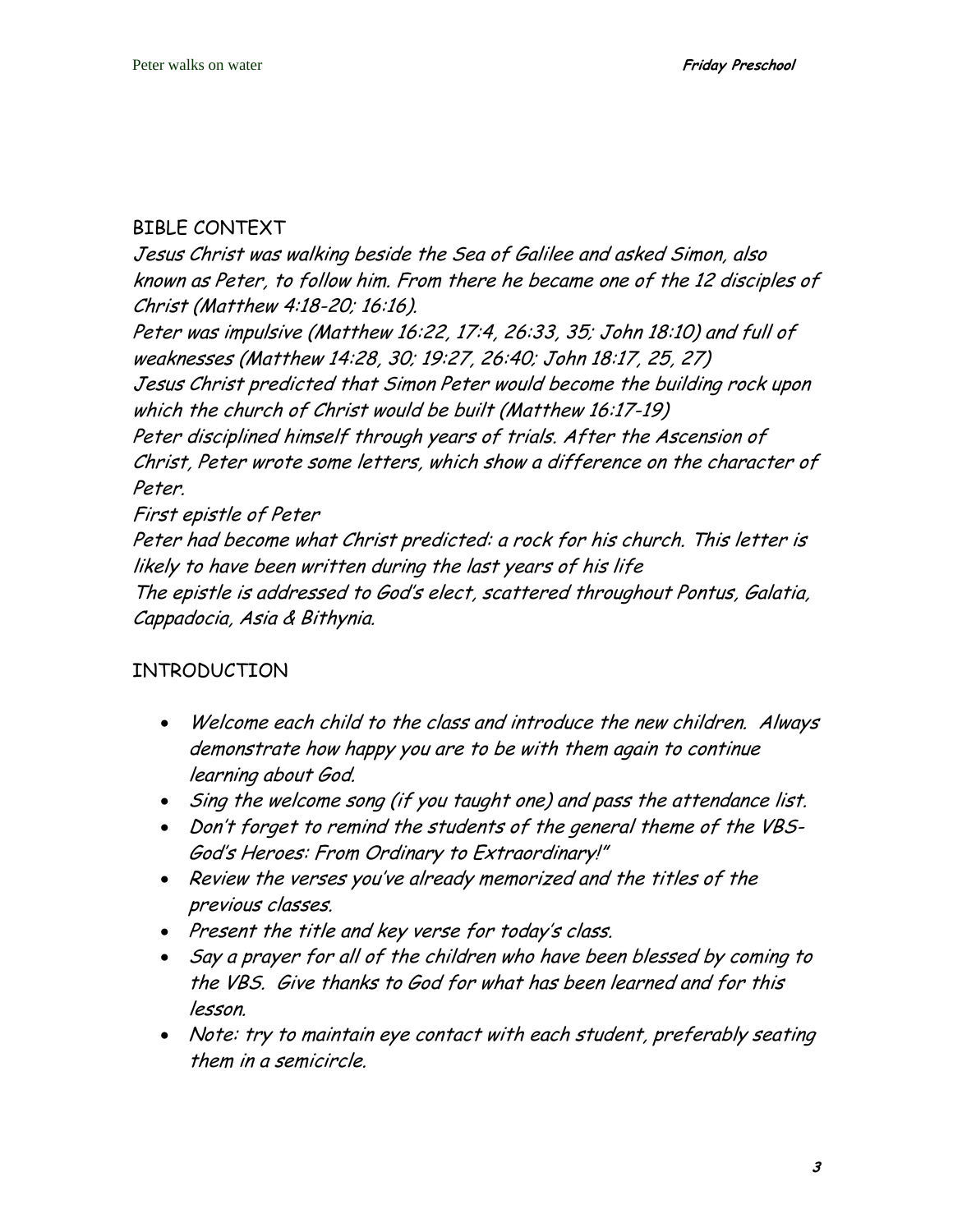• Allow that the students to put different objects inside the container with water and observe if they sink or float, comment about what they could observe

#### TEACHING THE CLASS

#### (Share your visual aids as you tell the story).

Ask why ships and boats can float on the water. Ask them if a person can walk on the surface of the water. Listen to their answers and say to them: the Bible tells us the story of a disciple of Jesus named Peter who walked on water. One day Jesus was preaching, and after seeing off the multitude, he rose to the mountain to pray alone. A lot of time passed by and it was very late when he went towards the boat. Due to the strong wind and the waves the boat floated far enough from land. It was already late at night when he approached the boat walking on the water. The disciples saw him but did not recognize him because it still dark. They were very scared and were shouting fearfully that it was a ghost! When Jesus heard it, He said to them: calm down! It is I. Do not be afraid.

Peter, one of the disciples, having heard him immediately said to him: Lord, if it is you, order me to go to you on the water. Jesus said to him: come. Peter quickly got out of the boat and he started walking on the water. He put his faith in action, risked walking on the water with the full knowledge that this is impossible for human beings. We were not made to float on water. However reason did not matter to him, only his faith. He managed to take several steps towards Jesus, but when he felt the strong wind it frightened him, and then he started sinking in the water. Peter cried out to Jesus and said to him: Lord, save me! Jesus then stretched out his hand and saved Peter from sinking.

#### REFLECTING ON THE PASSAGE

Ask to the children why Peter started sinking. Make clear to them that it was because when Peter felt the force of the wind he started doubting. He stopped being focused on Jesus and instead looked at the adversity. But Jesus saved him. Christ wants that we trust only in Him, that we do not look at the problems, but that we stick with Him. He's always ready to help us, so that we may do extraordinary things.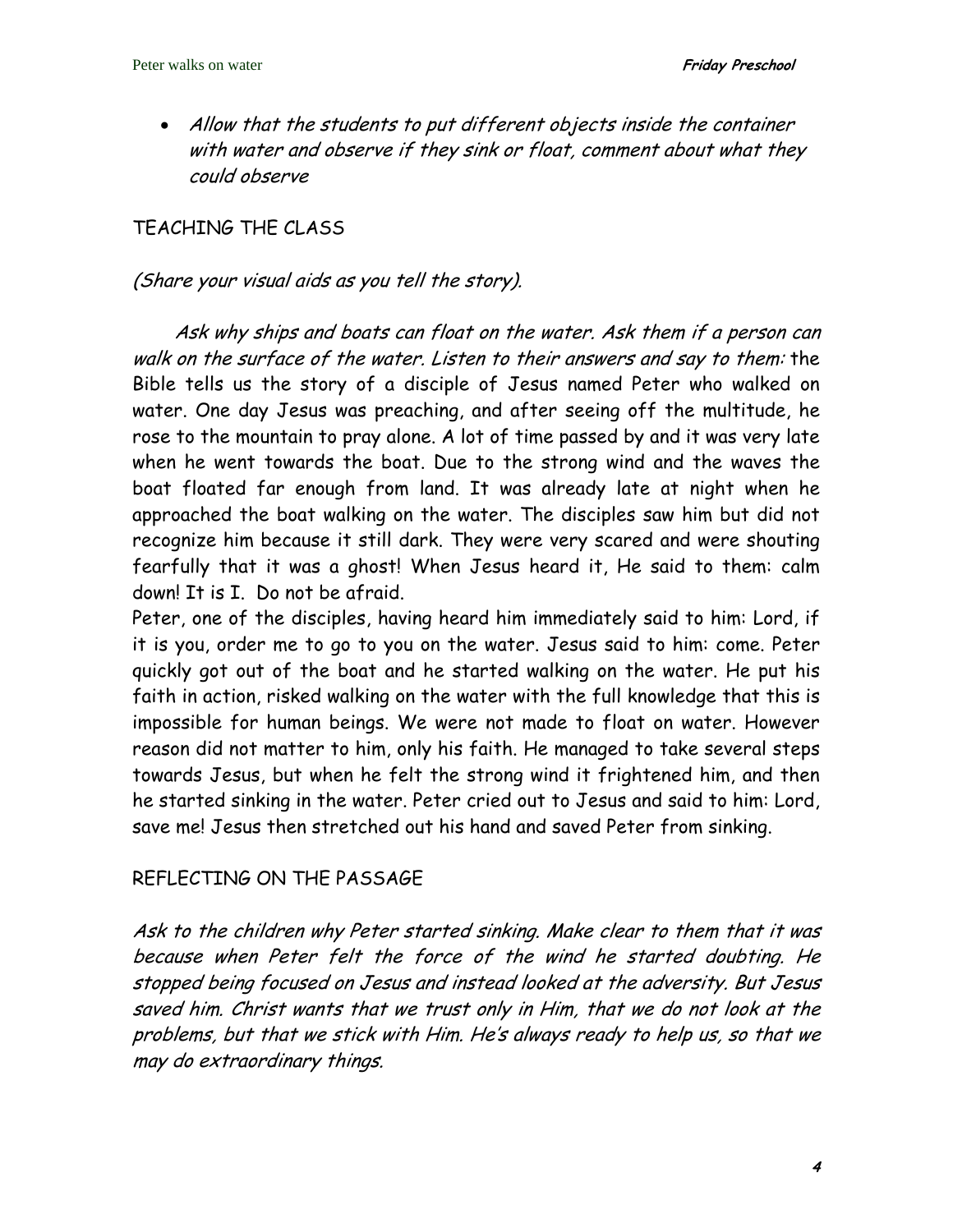#### OPTIONAL ACTIVITY

Act out the moment in which Peter climbed out of the boat and started walking on the water towards Jesus. Choose a person to be Peter and one to be Jesus. The students may wear some costumes, and place the chairs in a circle to represent the boat. Then ask the rest of the class to be the disciples on the boat. Help the group take turns so that several or all the students get a chance to have the roles of Jesus and Peter

#### THINKING ABOUT THE BIBLE PASSAGE OF TODAY.

 God is the only one that can make things happen that are out of the ordinary. He's the only that can walk on the water and make another person like Peter be able to walk on water. We must deposit our faith in God though we have difficulties in our life. In Peter's case the wind was against him, but if we fix our eyes on Jesus, He's always ready to help us to overcome our fears or adversities. He wants us to be BRAVE AND THAT WE TRUST IN HIM.

#### OPTIONAL ACTIVITY

You can play a game of "Jesus Says." Ask the students to form a line in front of you. Explain to them that you'll give them orders to do some things (take a step forward, jump, etc.) but that they should only do them if first you say "Jesus says…" When you give an order without first saying "Jesus says…" then those who followed the incomplete order and sit down and the rest of the group will continue. Likewise, those who do not follow the order exactly when you do say "Jesus says…" must also be seated. Play as long as you would like, time permitting.

#### **CONCLUSION**

Peter, though he was a person like you and me, he was able to walk on water. However, when he was frightened and started sinking he cried out Jesus and He helped to Peter.

We must always turn to Jesus. Only can help us. It is part of our calling to share this joy from God with others. Tell your siblings, your parents, your friends that having Jesus in your heart makes you feel his love.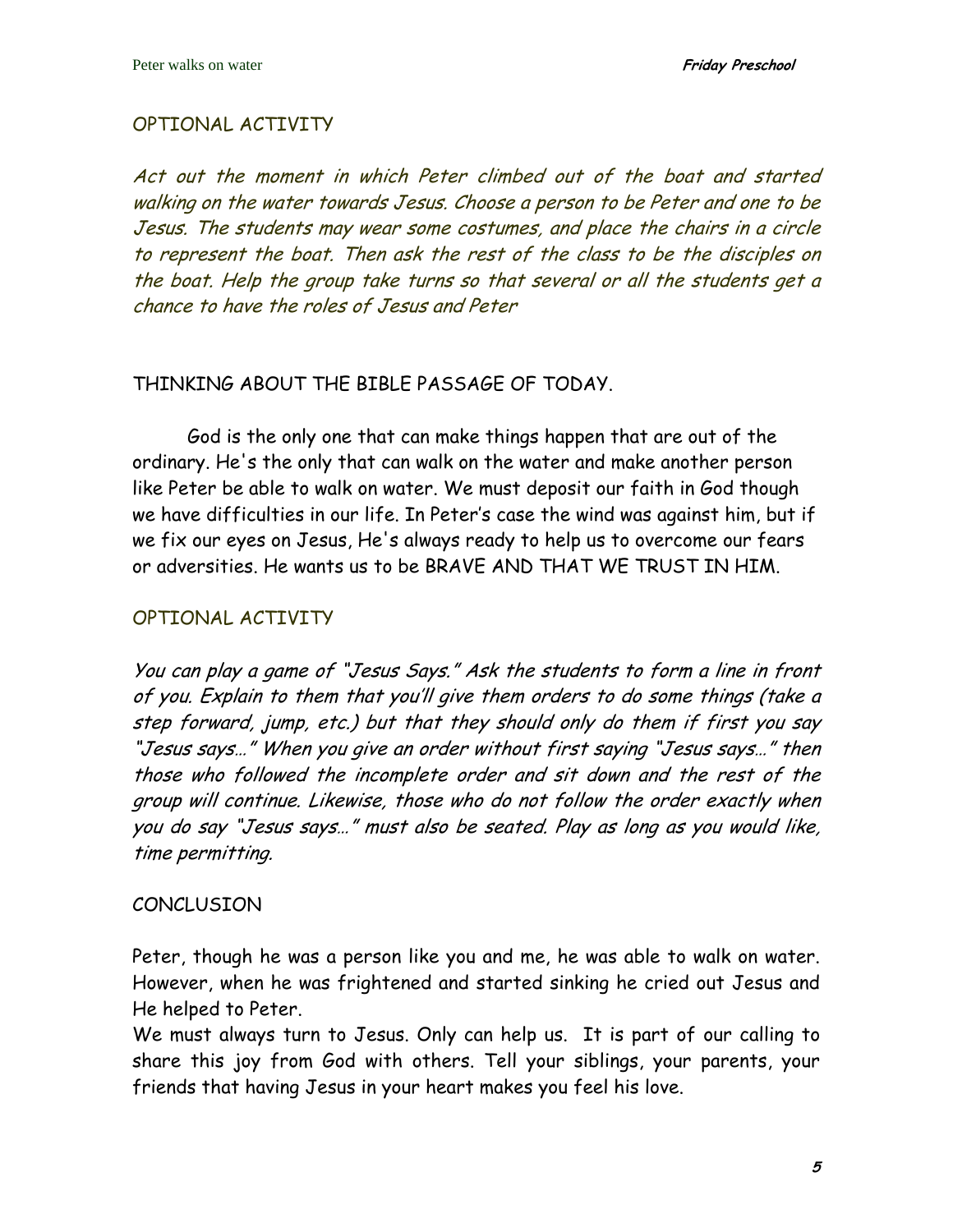Jesus wants to be in your heart. If you have not yet invited Jesus to enter into your heart, you can do it now. If you have a positive response from any children, ask them to stay for a moment and finish presenting the plan of salvation. If you can't do it yourself, ask another teacher for support in doing so. (If possible, get the full names and addresses of these children).

Conclude the class with prayer. Thank the students for coming all week. Tell them goodbye and invite them to keep coming to Sunday School.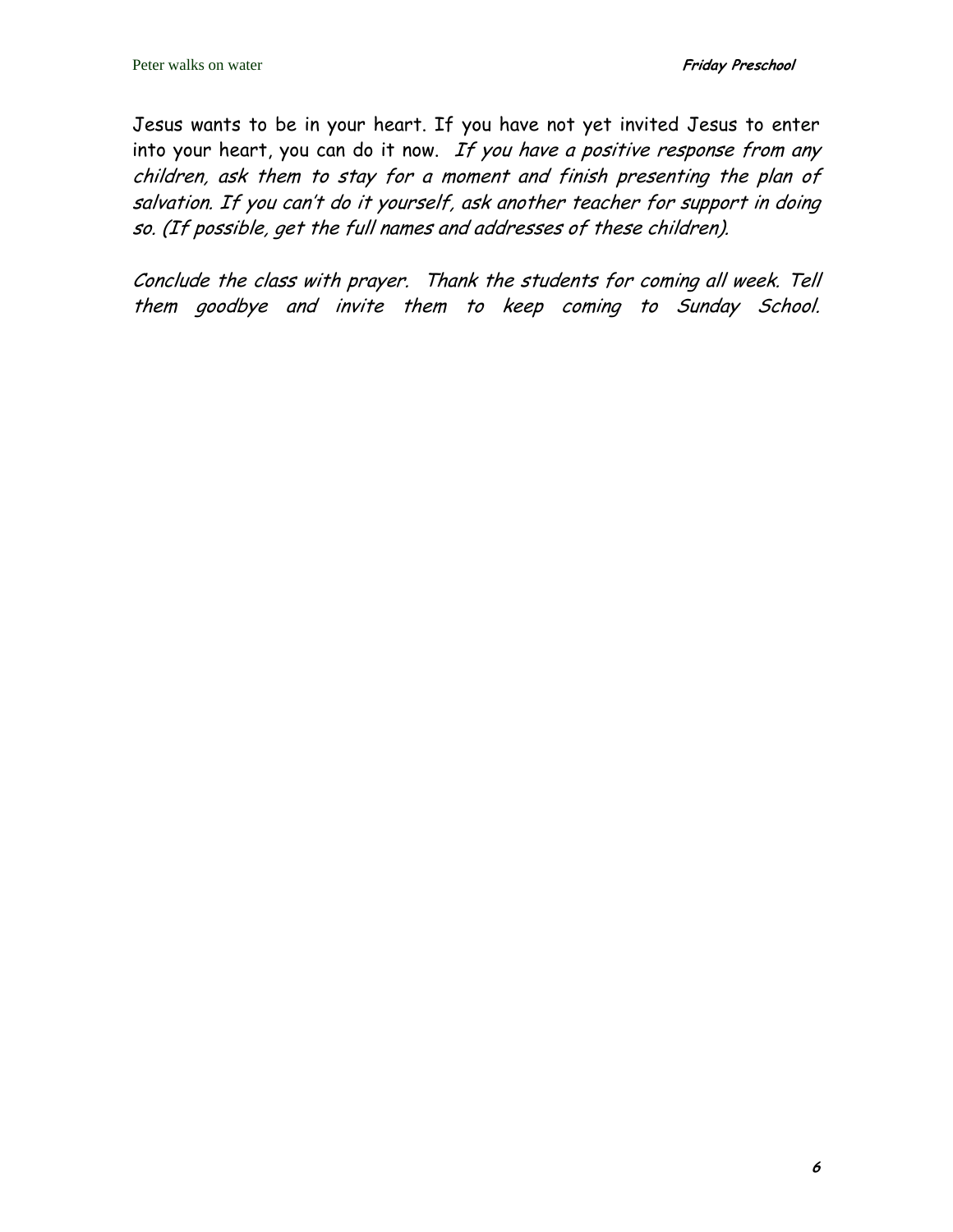**Friday Preschool** 

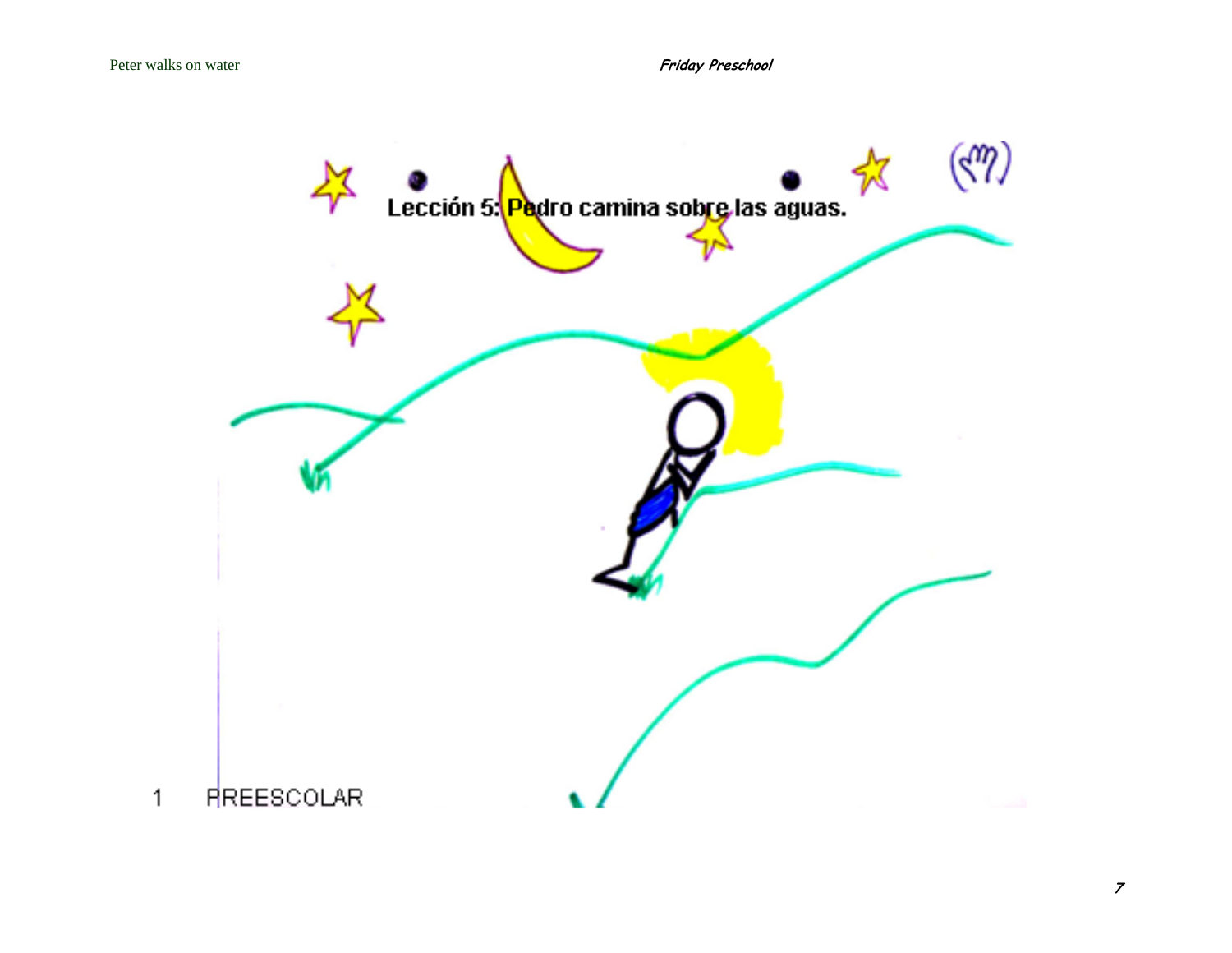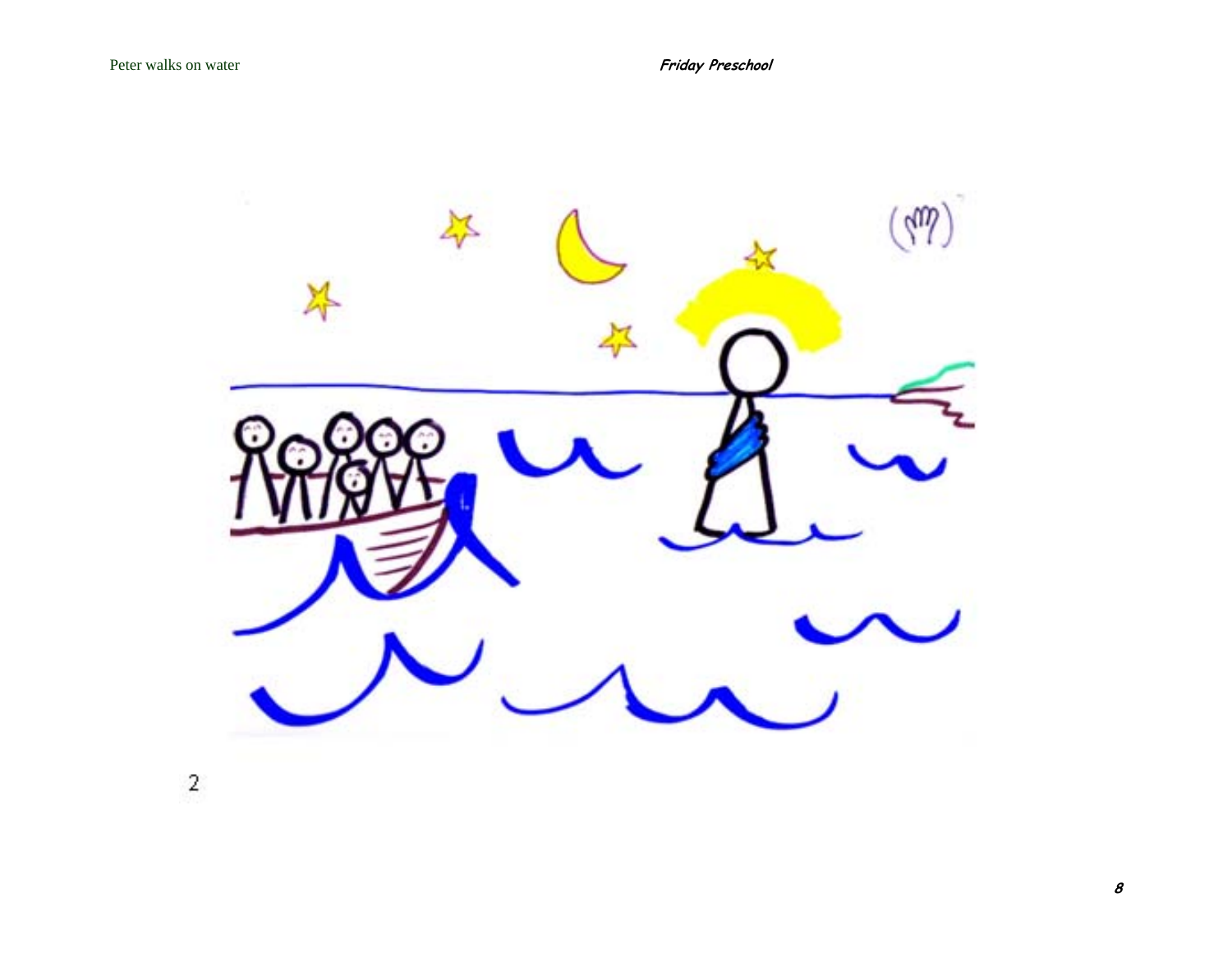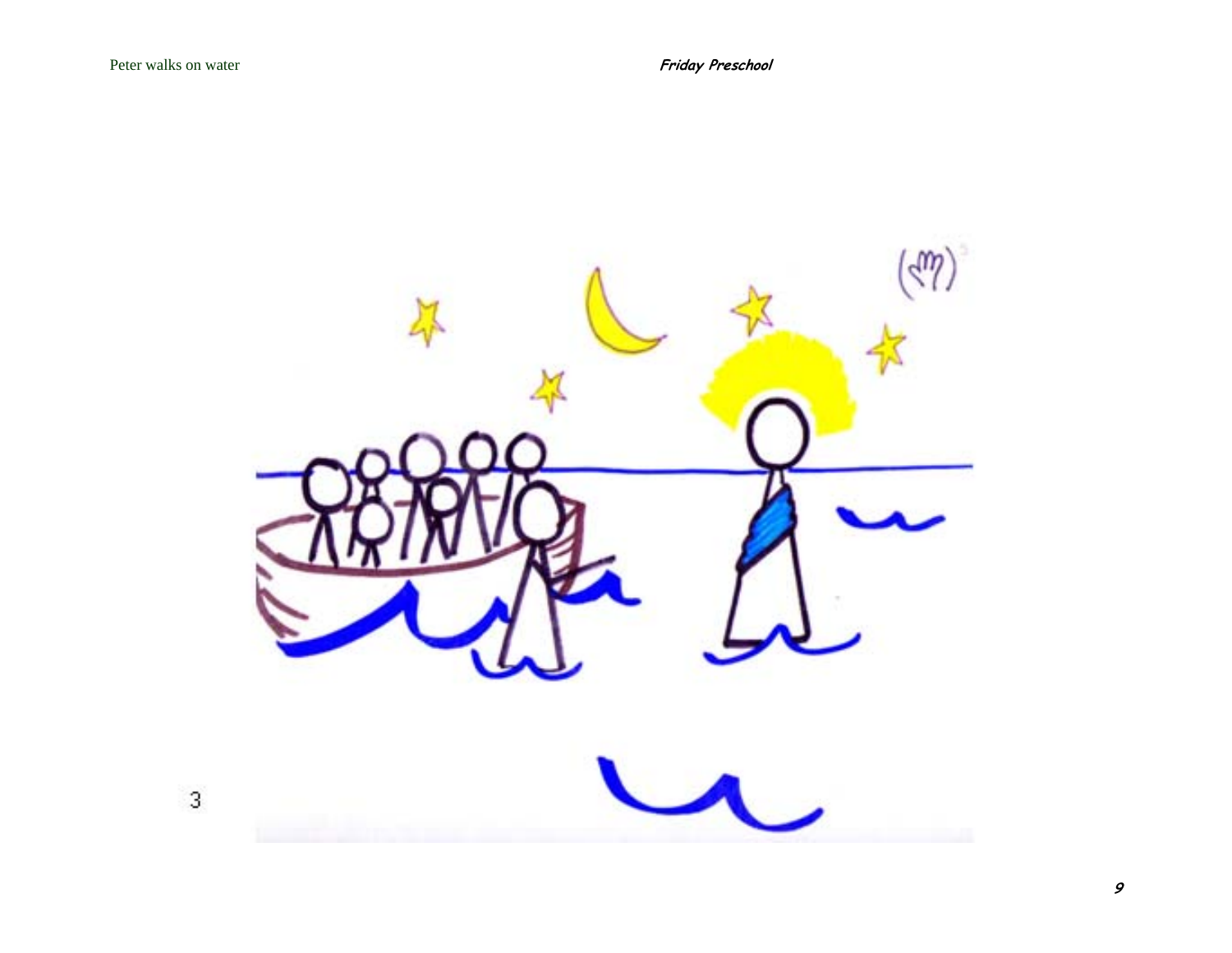**Friday Preschool** 

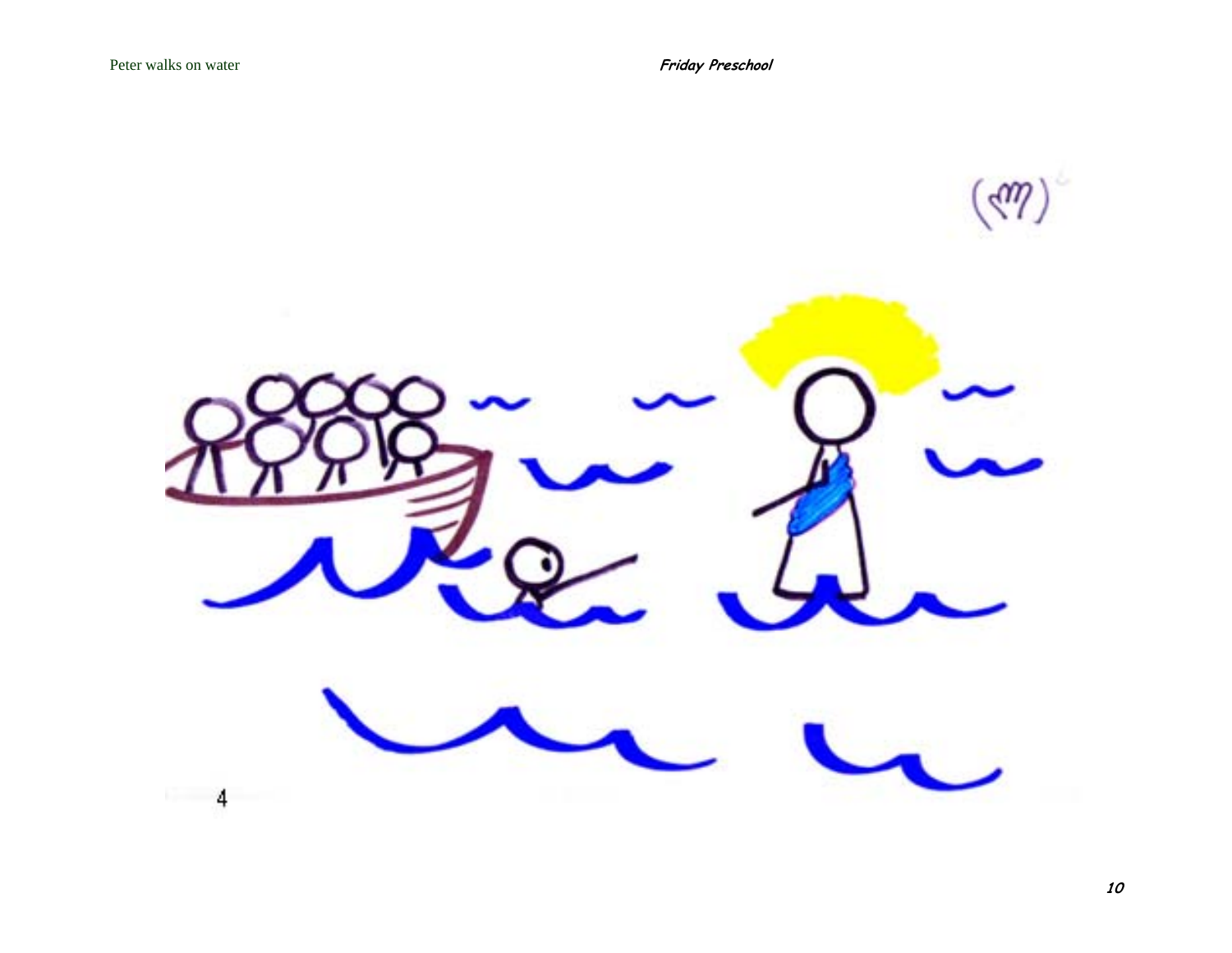